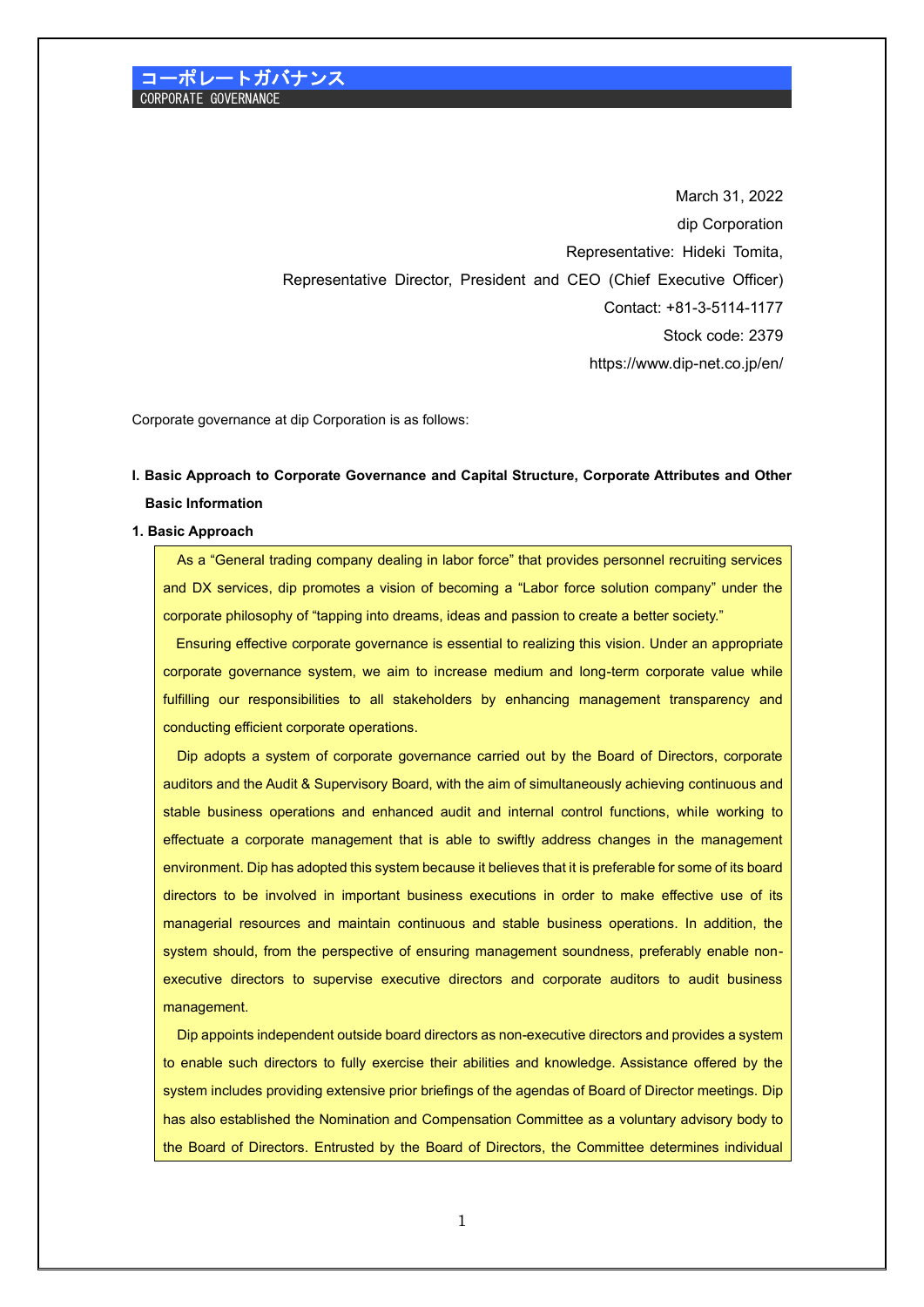director compensation (base amount and coefficients determined for each position) and also deliberates and reports on matters related to director nominations and compensation in response to inquiries from the Board of Directors. To ensure impartiality, the Committee comprises independent outside board directors in the majority and is chaired by an independent outside board director.

Furthermore, corporate auditors including independent outside auditors attend important meetings such as Board of Director meetings and conduct effective audits by cooperating with the accounting auditor and the Internal Audit and Control Office to enhance audit functions. In addition, dip has introduced a corporate officer system to expedite decision-making and ensure smooth execution, thereby contributing to the establishment of a system that is able to swiftly address changes in the management environment.

Dip is determined to continue its efforts to pursue healthy and transparent corporate management and further improve and enhance its corporate governance in the future.

[Reason for Non-compliance with the Principles of Japan's Corporate Governance Code]

Dip complies with all principles (including those for the Prime Market) of Japan's Corporate Governance Code that was revised in June 2021.

### [Disclosure Based on the Principles of Japan's Corporate Governance Code] **(Updated)**

The following statements are based on the Corporate Governance Code that was revised in June 2021.

### **[Principle 1.4 (Cross-Shareholdings)]**

Dip does not maintain a cross-shareholdings policy simply for the objective of deepening business relationships.

#### **[Principle 1.7 (Related Party Transactions)]**

In the event that the Company enters into a related party transaction, a prior report to the Board of Directors is required and approval from the Board of Directors needs to be obtained in accordance with the "Related Party Transaction Guidelines" established by the Board of Directors. When approving such transactions, the Board of Directors compares the terms and conditions of the transaction with those of general transactions, etc., to prevent its deliberations from becoming arbitrary and ensures that the transaction is not significantly unfavorable to the Company.

Individuals who conduct such transactions must report the details to the Audit & Supervisory Board to receive an audit on the legality of the transaction. Furthermore, dip requires its board directors and corporate auditors to submit a Confirmation on Related Party Transactions on a quarterly basis to ensure the effectiveness of the above Guidelines.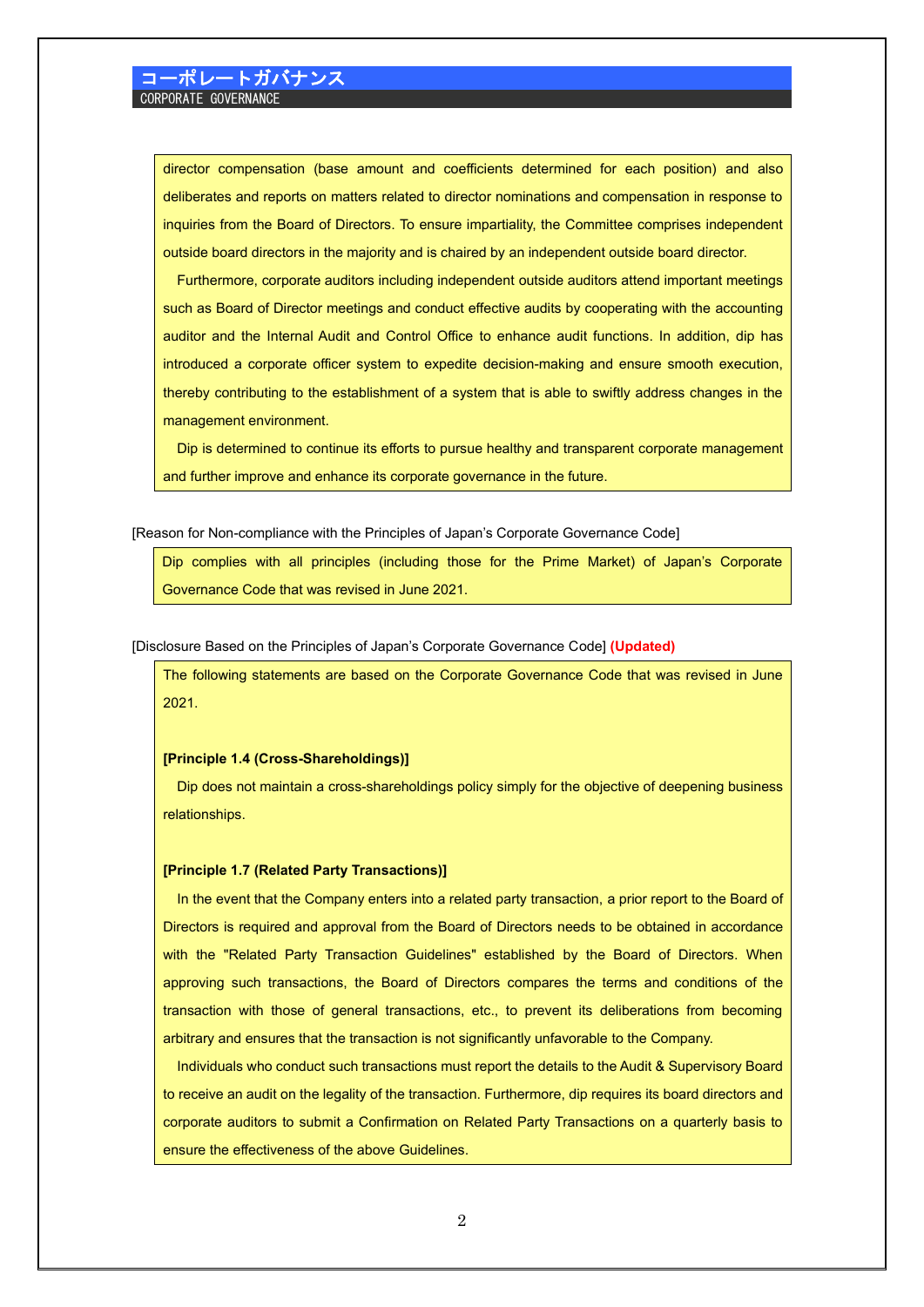#### **[Supplementary Principle 2.4.1 (Ensuring Diversity in Appointing Key Personnel)]**

Dip appoints personnel based on their capabilities and performance, irrespective of their gender or nationality. We believe that it is important to respect diverse viewpoints and values in order to realize medium and long-term increase in corporate value, and we are actively recruiting human resources with different experiences and skills while creating a workplace environment that facilitates their activities.

In addition, we have welcomed many new graduates every year, placing great importance on their development, and giving them opportunities to play an active role regardless of gender. Consequently, as of February 2022, the percentage of women in management positions is 41.3% for employees promoted from new graduates to management positions, and 33.2% overall, including mid-career hires. Going forward, we will continue to set important management indicators for promoting the activities of female managers, such as employee satisfaction regarding the working styles of female managers, with the goal of first increasing the ratio of women among employees promoted from new graduates to managers to 50%. We are also actively promoting mid-career hires to management positions, and as of February 2022, mid-career hires accounted for 48.1% of all management positions. We will continue to create an environment in which all employees, regardless of whether they are new graduates or mid-career hires, can play an active role. We will also be more proactive in promoting foreign nationals to management positions.





declining birth rate, as well as increasing diversity in terms of the need for workers to balance their childcare/nursing care responsibilities with their work, it has become important in recent years for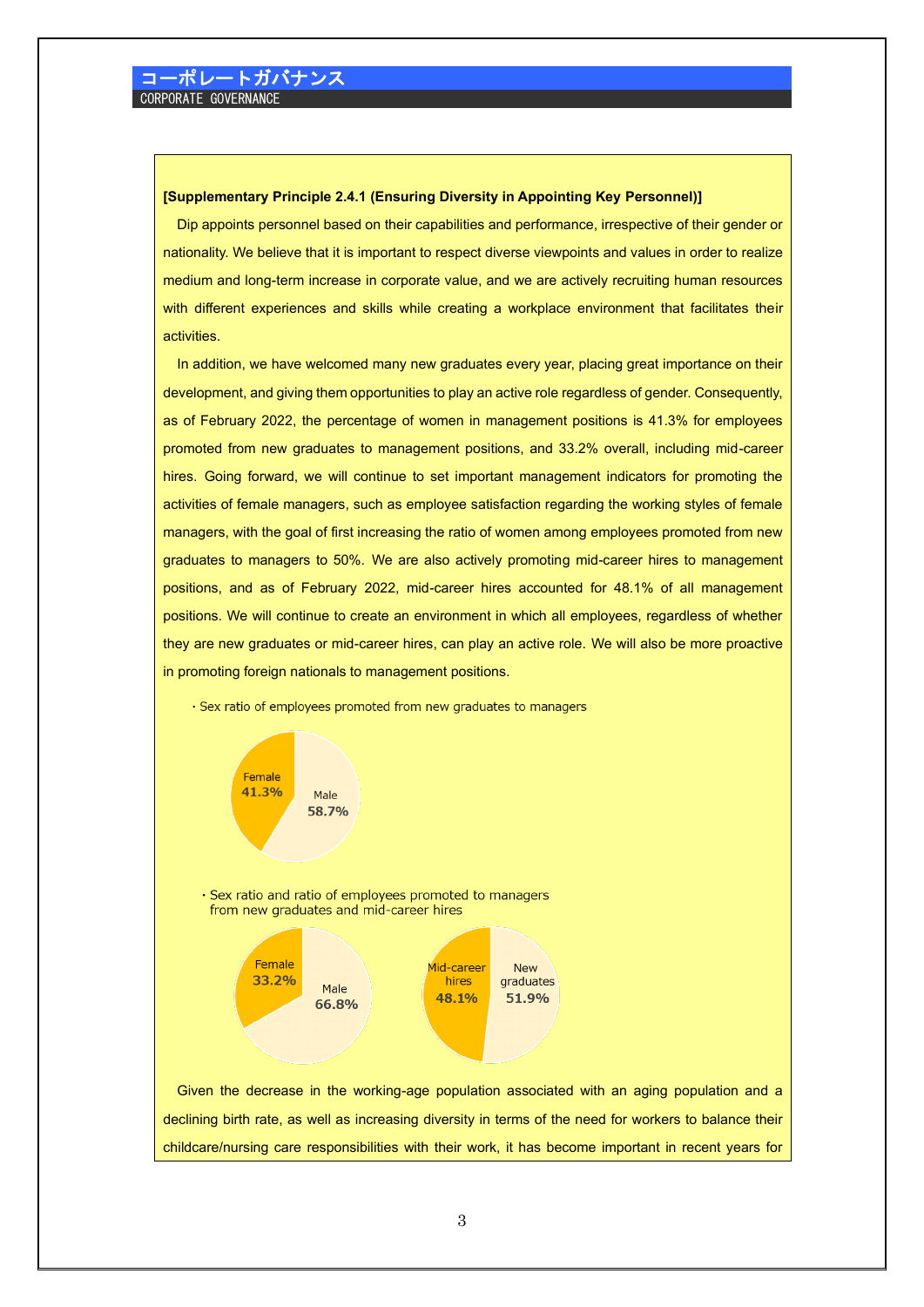corporations to create working environments that are able to accommodate diverse working styles. Efforts are underway at dip to promote work style reforms, including the achievement of work-life balance and diversity at work, with the aim of enabling employees to work flexibly according to their lifestyles and establishing a work environment in which every employee can demonstrate their job performance to the fullest. The status of our efforts in these areas is posted on our corporate website at the following URL.

(Promotion of Work Style Reforms and Diversity at Work)

<https://www.dip-net.co.jp/en/esg/society/S004>

#### **[Principle 2.6 (Roles of Corporate Pension Funds as Asset Owners)]**

Dip has not introduced corporate pension funds.

#### **[Principle 3.1 (Full Disclosure)]**

Dip actively discloses information, recognizing the disclosure of useful information for shareholders and other stakeholders as an important managerial issue.

(1) Dip operates personnel recruiting services business and a DX business as a "General trading company dealing in labor force" based on a vision of becoming a "Labor force solution company." Under a corporate philosophy of "tapping into dreams, ideas and passion to create a better society," dip will strive to realize a sustainable society through its business activities.

Please refer to the following link for dip's vision and corporate philosophy.

<Vision, Corporate Philosophy>

<https://www.dip-net.co.jp/en/company/philosophy>

(2) Please see "1. Basic Approach" above for dip's basic approach and basic policy on corporate governance.

(3) The policy and specific procedures of the Board of Directors for determining the compensation for senior management and board directors are disclosed in dip's Securities Reports.

(4) The appointment of board directors and corporate auditors is decided by a resolution of the general meeting of shareholders in response to a proposal of candidates nominated by a resolution of the Board of Directors after the Representative Director, President and Chief Executive Officer (CEO) or another board director refers the candidates to the Board of Directors following confirmation that the candidates meet the basic policy for appointment as stated below.

The nomination of board director candidates takes into account the opinions of the Nomination and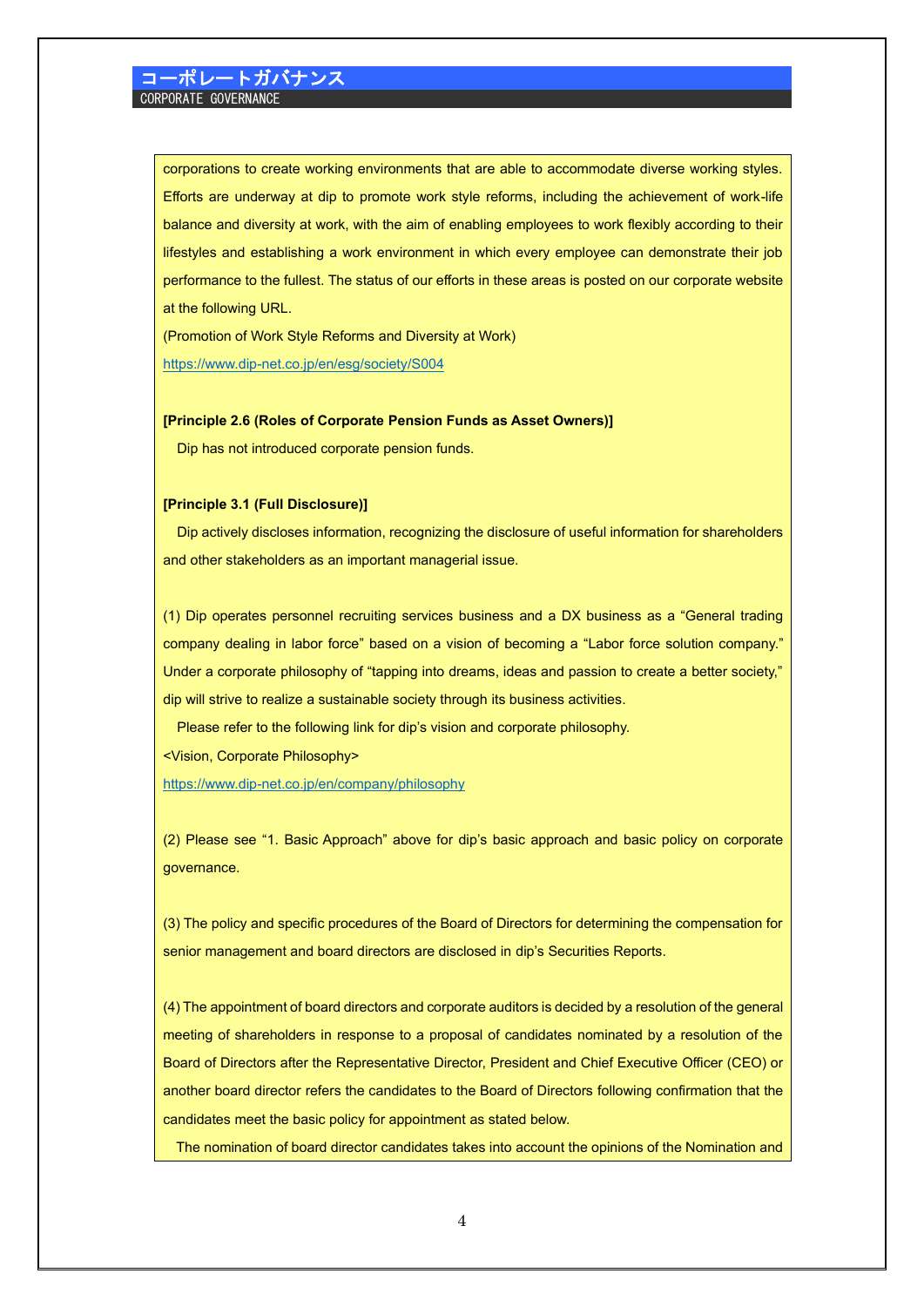Compensation Committee, a voluntary advisory body to the Board of Directors where independent outside board directors account for a majority of votes.

Proposals on the appointment of corporate auditors are submitted to the general meeting of shareholders after obtaining the consent of the Audit & Supervisory Board. The basic policy for appointment is as stated below.

#### **<Board director>**

Dip's basic policy for appointing executive directors requires the candidates to, among others, possess the broad knowledge and experience necessary for making corporate managerial decisions.

 In appointing outside board directors, the candidates are required to be able to oversee and supervise business management of the Company through important decision-making at the Board of Directors meetings, oversee whether there is any conflict of interest between the Company, management and controlling shareholders, and actively make recommendations concerning management policies and management improvements in order to advance medium/long-term corporate value. In addition, the basic policy is to appoint at least two independent outside board directors after considering the appropriate balance of the diverse knowledge and experience expected of such directors.

#### **<Corporate auditor>**

With the aim of reinforcing oversight and supervisory functions, dip's basic policy for appointing corporate auditors is to appoint individuals with experience in corporate management, individuals with knowledge and experience in corporate finance, accounting and legal affairs as a certified public accountant, tax accountant or lawyer, or individuals with considerable knowledge and experience in risk management.

The dismissal of board directors is decided by a resolution of the general meeting of shareholders after timely and appropriate deliberation by the Board of Directors in view of the basic policy on the appointment of board directors. The dismissal of corporate auditors is also decided by a special resolution of the general meeting of shareholders after timely and appropriate deliberation by the Board of Directors in view of the basic policy on the appointment of corporate auditors.

(5) The reasons for the appointment or dismissal of board directors or corporate auditors are disclosed in the Notice of Convocation of the Annual General Meeting of Shareholders and the Securities Reports, among others.

#### **[Supplementary Principle 3.1.3 (Initiatives on Sustainability)]**

Dip discloses its initiatives on human resources and sustainability on its corporate site. It has also expressed its support for the recommendations of the Task Force on Climate-related Financial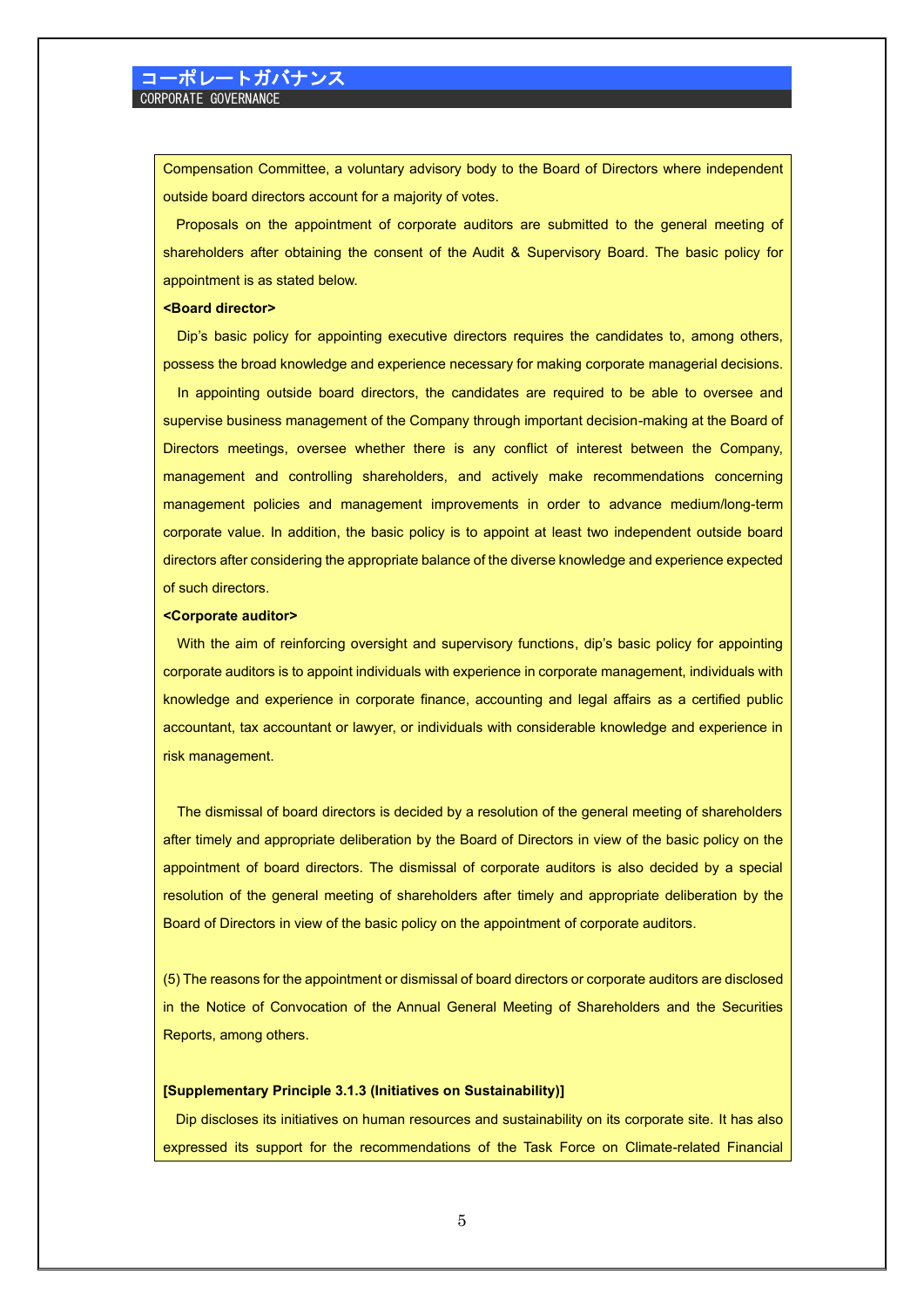Disclosures (TCFD). Based on the recommendations of the TCFD, dip will analyze the risks and opportunities to its business posed by climate change, reflect them in its management strategies, disclose information from the four perspectives of governance, strategy, risk management, and indicators, and further strengthen and promote its environmental initiatives. Dip will also promote dialogue with its stakeholders and contribute to the creation of a sustainable society.

(Initiatives on Sustainability)

<https://www.dip-net.co.jp/en/esg/>

#### **[Supplementary Principle 4.1.1 (Matters for Resolution by the Board and Scope of Delegation)]**

Dip specifies in its Board of Director Regulations which matters must be decided by a resolution of the Board of Directors. Specifically, they include matters concerning the general meeting of shareholders, results, board directors, shares, bonds and stock acquisition rights, budgets and business plans, human resources and the organization, disposal or succession of important properties beyond a certain amount, significant assets and funds such as investment and loans, subsidiaries, and other matters stipulated by law such as the Companies Act or any equivalent matters.

 Dip conducts prompt and bold decision-making by delegating authority over business execution to its Representative Director, President and CEO, Representative Director and COO, and executive directors. It has introduced a corporate officer system and has established a Corporate Officer Meeting consisting mainly of board directors and corporate officers to expedite decision-making and facilitate business execution. The Corporate Officer Meeting is held on a weekly basis in principle to expedite and streamline decision-making and business execution by sharing information and exchanging opinions on important matters. Dip will continue to improve its business execution system by revising which matters should be delegated and the scope of delegation in accordance with the scale, importance and risks of the transaction.

With regard to matters concerning business strategies, information is shared and opinions are exchanged at the Corporate Officer Meeting mentioned above as well as at councils consisting of division heads to identify managerial issues at an early stage and deepen discussions before submission to the Board of Directors.

#### **[Principle 4.9 (Independence Standards and Qualification for Independent Directors)]**

To ensure that oversight and supervision are appropriately performed by independent outside board directors, dip has established Standards on Independence of Outside Officers and nominates candidates for independent outside board directors who are not only independent but also possess the expertise and experience in business strategy to enable them to actively offer frank and constructive recommendations at Board of Directors meetings.

The Standards on Independence of Outside Officers are disclosed in this Corporate Governance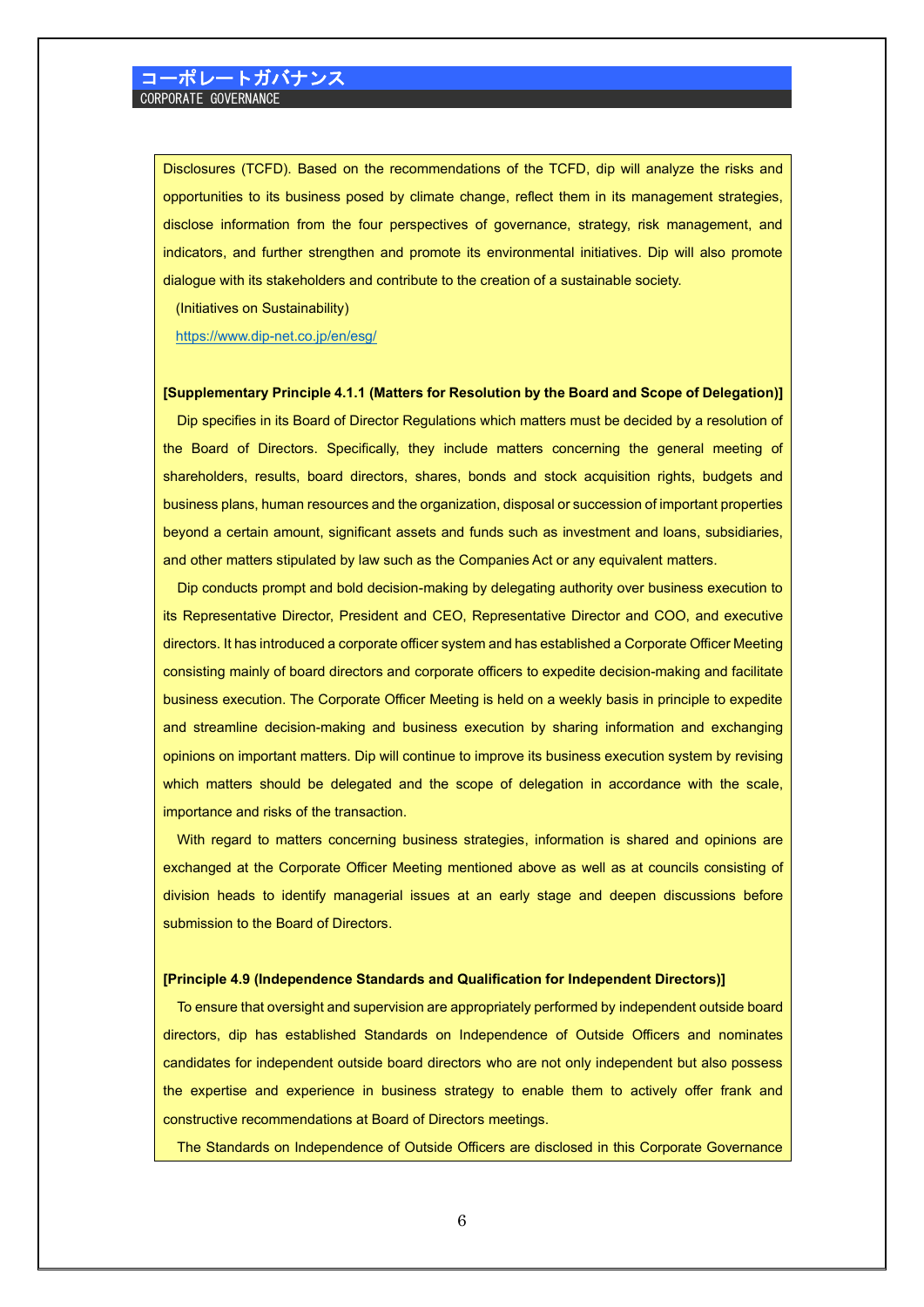### Report.

# **[Supplementary Principle 4.10.1 (Independence of Composition, Authority, Roles, etc. of Nomination and Compensation Committee)]**

In order to strengthen the independence, objectivity and accountability of the Board of Directors' functions, the Company has established the Nominating and Compensation Committee, which is an independent, voluntary advisory body to the Board of Directors, comprising independent outside directors in the majority. Entrusted by the Board of Directors, the Committee determines individual director compensation (base amount and coefficients determined for each position) and also deliberates and reports on matters related to director candidate nominations and director compensation in response to inquiries from the Board of Directors.

#### **[Supplementary Principle 4.11.1 (Preconditions for Board Effectiveness)]**

Based on a deliberation of the diversity and appropriate size of the Board of Directors, dip's Board of Directors consists of executive directors, who have deep knowledge of dip's business and operations and can conduct agile business execution, and independent outside board directors, who can be expected to provide appropriate advice and supervision concerning business management of the Company based on a high level of expertise as well as a breadth of knowledge and experience.

The basic policy for appointing executive directors requires the candidates to, among others, possess the broad knowledge and experience necessary for making corporate managerial decisions.

 With regard to outside board directors, dip appoints individuals who can fulfill management oversight and supervisory functions through important decision-making at Board of Directors meetings as well as oversee any conflict of interest between the Company and its management and controlling shareholders, and actively make recommendations concerning management policies and management improvements to improve medium/long-term corporate value. Furthermore, dip's basic policy is to appoint at least two independent outside board directors after considering the appropriate balance of independent directors with diverse knowledge and experience.

 Dip's Board of Directors is well balanced and also diverse in terms of knowledge, experience and capabilities as a result of appointing individuals with diverse and extensive experience as directors. In-depth examinations and swift decision-making through active discussions have enabled the Board to function effectively and efficiently.

The skill matrix of the Board of Directors and the Audit & Supervisory Board is disclosed in the Notice of Convocation of Annual General Meeting of Shareholders and on the final page of this Corporate Governance Report.

#### **[Supplementary Principle 4.11.2 (Concurrent Positions of Outside Officers)]**

Ms. Eriko Tanabe does not concurrently serve as an officer of other listed companies. She is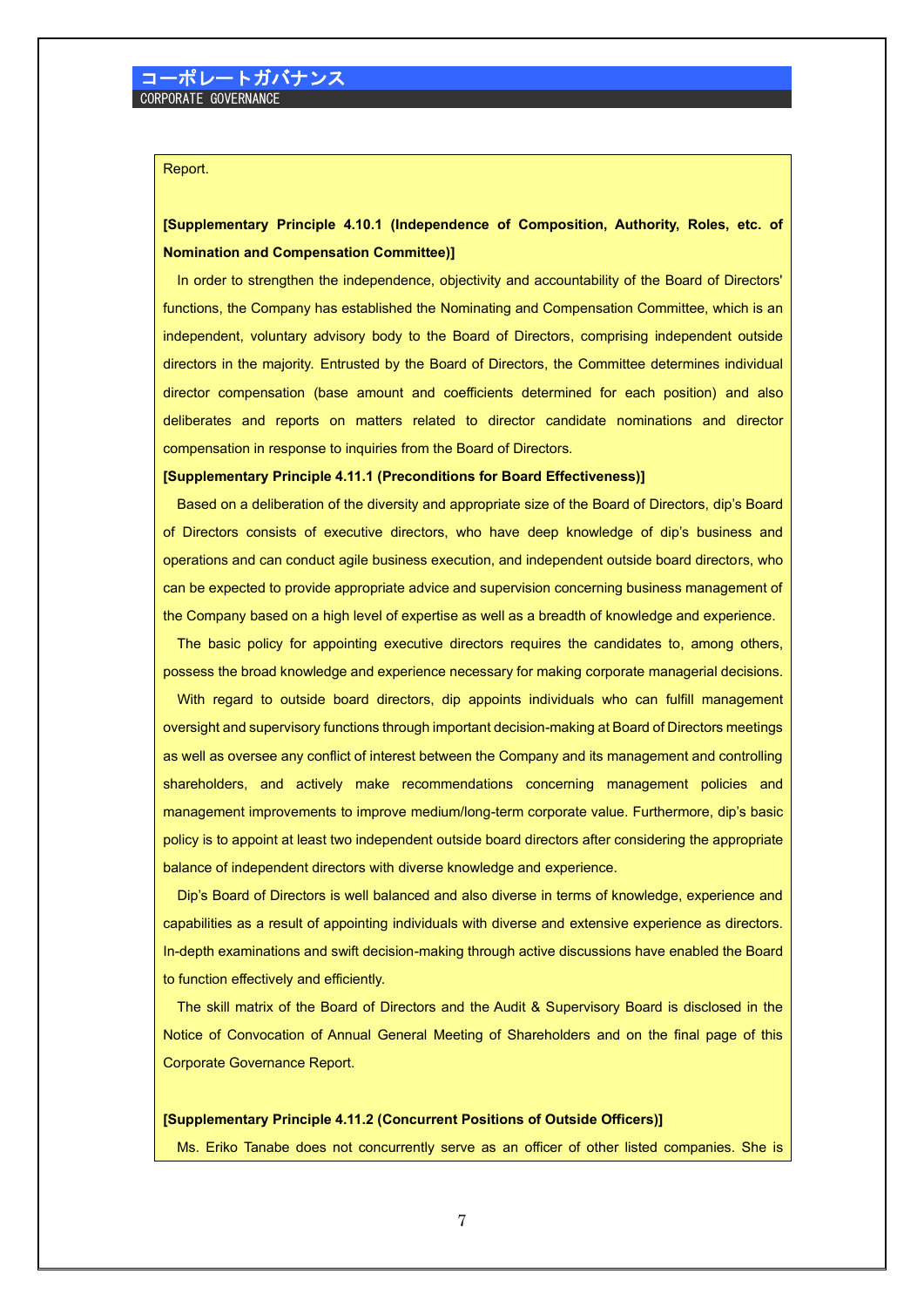vigorously engaged in her duties at the Company, such as actively making recommendations on the Company's business and operations at the Board of Directors meetings and the Nomination and Compensation Committee. Mr. Kuniyoshi Mabuchi, who was newly appointed as an outside board director at the 24th Annual General Meeting of Shareholders held on May 26, 2021, concurrently serves as outside board director of three listed companies; however, we believe this to be a reasonable number of listed companies at which to concurrently serve as an officer.

Outside auditor Mr. Koichi Kobayashi does not concurrently serve as an officer of other listed companies. Outside auditor Mr. Takashi Ejiri concurrently serves as an outside board director of two listed companies; however, we believe this to be a reasonable number of listed companies at which to concurrently serve as an officer. Mr. Ejiri vigorously works to improve dip's corporate value through supervisory or audit operations.

The concurrent positions held by dip's directors and auditors as officers in other listed companies are stated in the Notice of Convocation of Annual General Meeting of Shareholders and Securities Reports.

### **[Supplementary Principle 4.11.3 (Evaluation of Board Effectiveness)]**

Dip evaluates the performance of its Board of Directors once a year to improve its effectiveness. In particular, a questionnaire survey of, and interviews with, all board directors and corporate auditors were conducted to analyze issues surrounding the current effectiveness of dip's Board of Directors. Based on the results of the analysis, dip has formulated measures to improve the effectiveness of the Board. Going forward, dip will implement the measures as soon as possible in an attempt to further enhance the effectiveness of the Board.

#### **[Supplementary Principle 4.14.2 (Disclosure of Training Policy for Directors and Auditors)]**

Dip provides its board directors with the opportunity to participate in internal training programs offered by dip as well as external seminars on corporate governance. In the internal training sessions, board directors and corporate auditors strive to acquire and enhance their knowledge to enable continuous growth at dip through lectures by experts and discussions on themes that could become medium/long-term issues.

 Board directors—outside board directors in particular—also strive to acquire and enhance their knowledge through discussions on management strategies and social conditions.

 Furthermore, dip assists corporate auditors in joining the Japan Audit & Supervisory Board Members Association so that they can enhance their expertise and better enable them to perform the roles and functions required of their position by obtaining the latest information provided by the Association.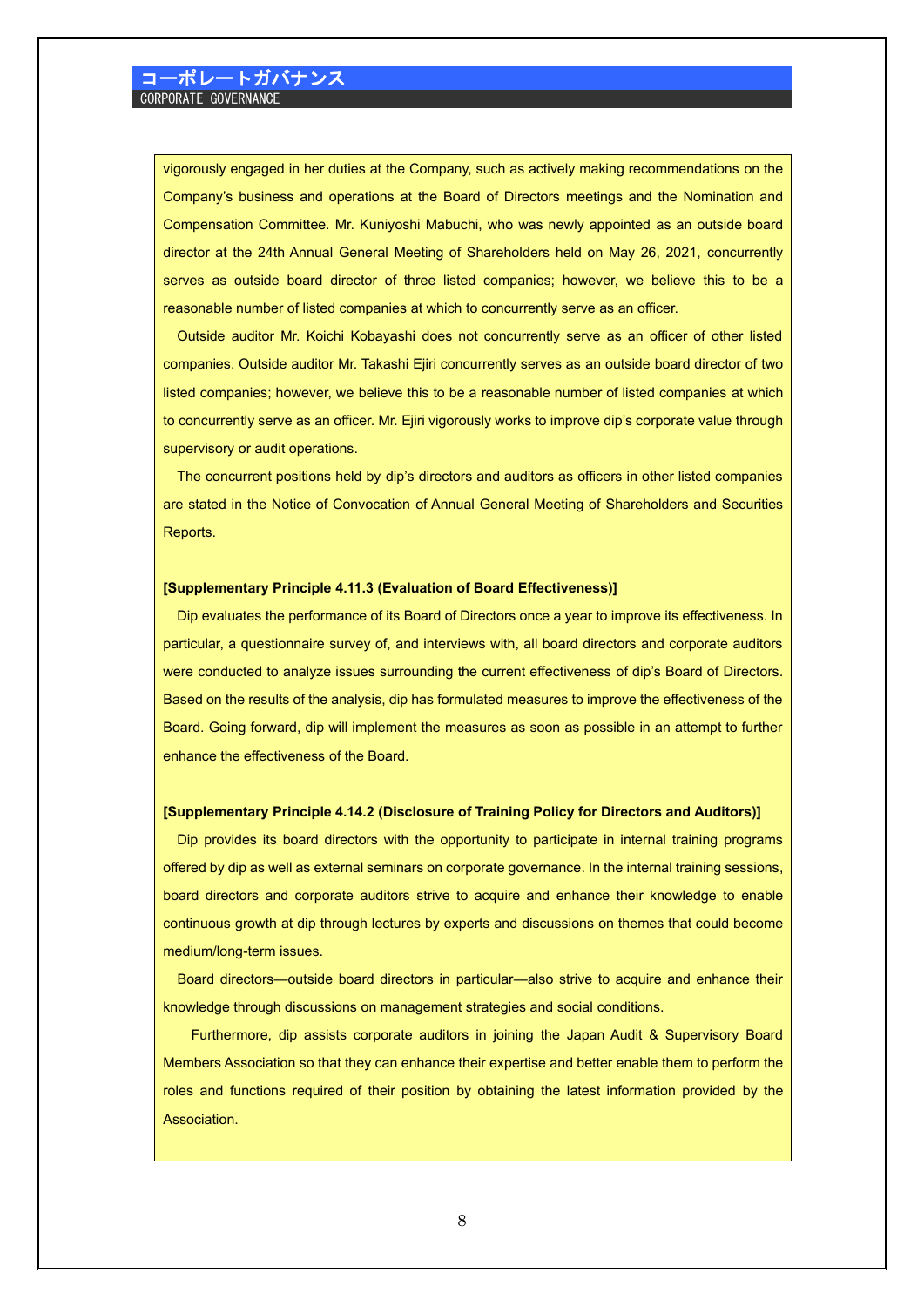# **[Principle 5.1 (Disclosure of Policies concerning Organizational Structures and Measures for Constructive Dialogue with Shareholders)]**

Dip recognizes interactive communication with shareholders and investors, its key stakeholders, to be essential for dip's continuous growth and medium/long-term corporate value improvement. Based on this recognition, dip has been enhancing information disclosure on its corporate website and actively disseminates information related to its management strategies and business environment to deepen stakeholders' understanding. Furthermore, the CEO, COO, and CFO provide briefings to investors on dip's business situation and strategies at results presentations and individual meetings. The opinions and requests obtained through such dialogue with shareholders and investors are compiled by the IR section, reported to management, and shared with the Company's employees on a regular basis.

### **2. Capital Structure**

Percentage of shares held by foreign investors | Less than 30%

[Major Shareholders]

| <b>Name</b>                                                          | Number of shares held | Percentage |  |  |  |
|----------------------------------------------------------------------|-----------------------|------------|--|--|--|
| EKYT Co., Ltd.                                                       | 20,340,000            | 35.42      |  |  |  |
| The Master Trust Bank of Japan, Ltd. (Trust<br>account)              | 9,640,000             | 16.79      |  |  |  |
| <b>SSBTC CLIENT OMNIBUS ACCOUNT</b>                                  | 2,995,418             | 5.22       |  |  |  |
| Custody Bank of Japan, Ltd. (Trust account)                          | 2,366,000             | 4.12       |  |  |  |
| The Master Trust Bank of Japan, Ltd. (ESOP<br>trust account 75525)   | 1,562,485             | 2.72       |  |  |  |
| <b>SMBC Nikko Securities Inc.</b>                                    | 1,482,000             | 2.58       |  |  |  |
| The BANK OF NEW YORK MELLON 140044                                   | 1,368,400             | 2.38       |  |  |  |
| Northern TRUST CO. (AVFC) RE FIDELITY<br><b>FUNDS</b>                | 685,100               | 1.19       |  |  |  |
| The BANK OF NEW YORK MELLON SA/NV 10                                 | 570,000               | 0.99       |  |  |  |
| The Nomura Trust and Banking Co,. Ltd.<br>(Investment Trust Account) | 493,100               | 0.86       |  |  |  |

| l Existence of             | controlling | shareholders $\Box$ |  |
|----------------------------|-------------|---------------------|--|
| (excluding parent company) |             |                     |  |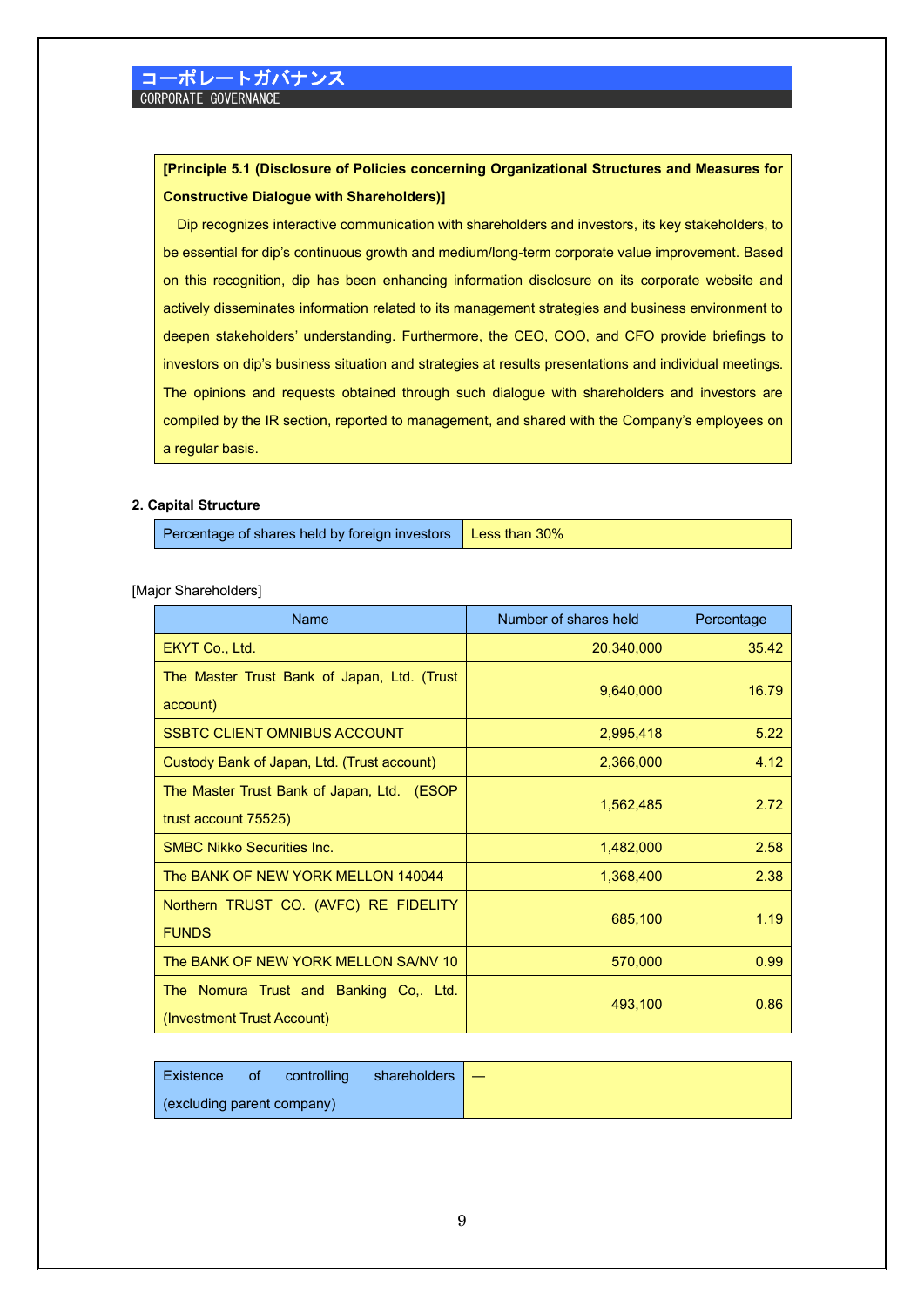#### Supplementary Information

1. It is stated in the change report that is open to the public as of April 21, 2021, that Nomura Asset Management Co., Ltd. and one other company that is a co-owner of Nomura Asset Management Co., Ltd. own the following shares as of April 15, 2021. However, since the number of shares actually owned as of the date of submission of this Corporate Governance Report cannot be confirmed by the Company, they are not included in the list of major shareholders above.

The details stated in the change report are as follows.

|                               |                              | Number of share   | Shareholding |  |  |
|-------------------------------|------------------------------|-------------------|--------------|--|--|
| <b>Address</b><br><b>Name</b> |                              | certificates held | ratio        |  |  |
|                               |                              | (shares)          | $(\%)$       |  |  |
| Nomura Asset                  |                              |                   |              |  |  |
| Management Co., Ltd.          | 2-2-1 Toyosu, Koto-ku, Tokyo | 2,276,200         | 3.78         |  |  |
| Nomura International          | 1 Angel Lane, London EC4R    |                   |              |  |  |
| <b>PLC</b>                    | <b>3AB, United Kingdom</b>   | 146,200           | 0.24         |  |  |

2. It is stated in the change report that is open to the public as of April 22, 2021, that FMR LLC owns the following shares as of April 15, 2021. However, since the number of shares actually owned as of the date of submission of this Corporate Governance Report cannot be confirmed by the Company, it is not included in the list of major shareholders above.

The details stated in the change report are as follows.

| <b>Address</b><br><b>Name</b> |                            | Number of share   | Shareholding |  |  |
|-------------------------------|----------------------------|-------------------|--------------|--|--|
|                               |                            | certificates held | ratio        |  |  |
|                               |                            | (shares)          | (%)          |  |  |
| <b>FMR LLC</b>                | 245 Summer Street, Boston, | 3,967,401         |              |  |  |
|                               | Massachusetts 02210, USA   |                   | 6.60         |  |  |

3. It is stated in the change report that is open to the public as of July 20, 2021, that AllianceBernstein L.P. owns the following shares as of July 15, 2021. However, since the number of shares actually owned as of the date of submission of this Corporate Governance Report cannot be confirmed by the Company, it is not included in the list of major shareholders above.

The details stated in the change report are as follows.

|             |                | Number of share | Shareholding |
|-------------|----------------|-----------------|--------------|
| <b>Name</b> | <b>Address</b> |                 | ratio        |
|             |                | (shares)        | $(\%)$       |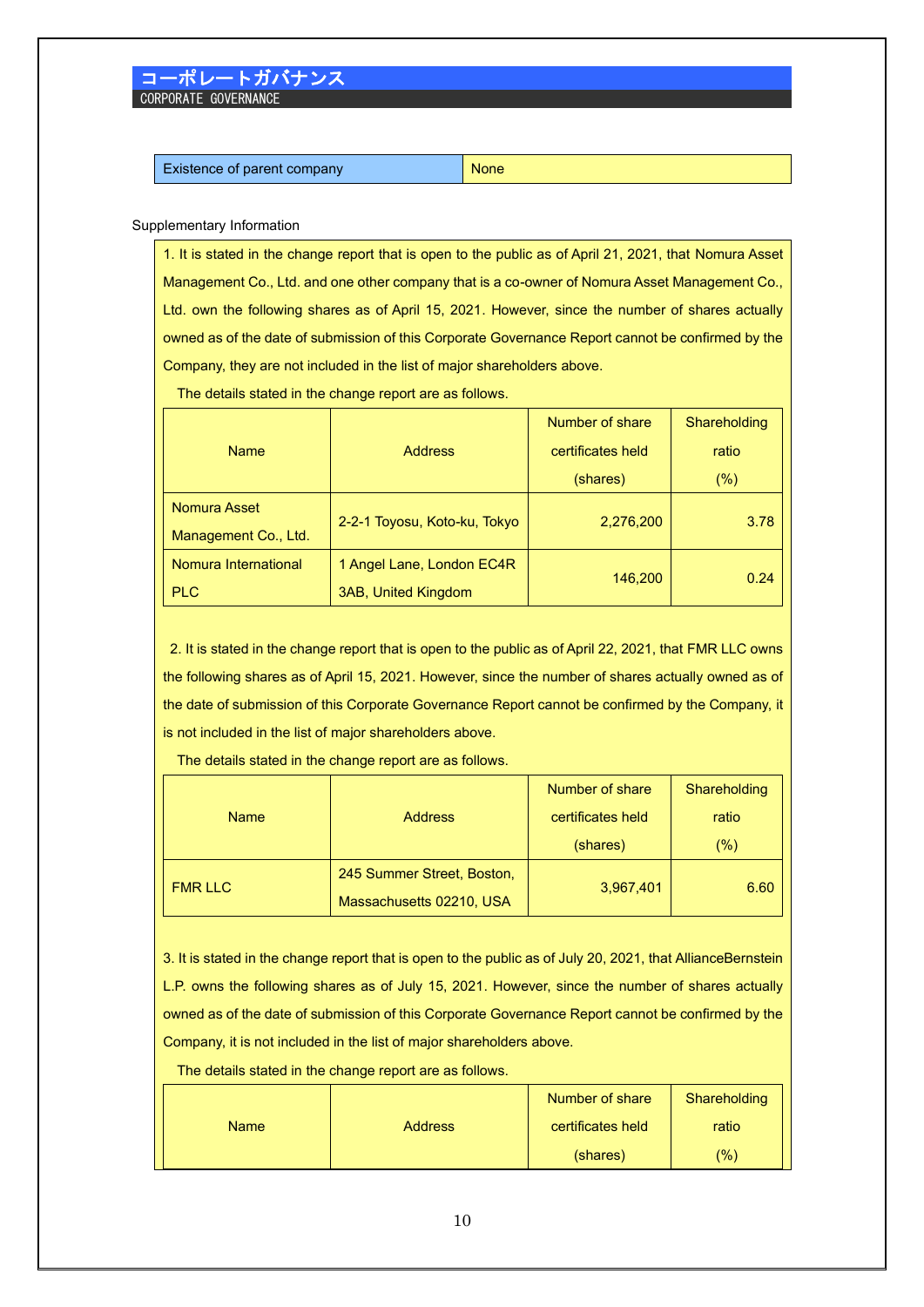| AllianceBernstein L.P. | 501 Commerce Street.        | 3.329.020 | 5.54 |
|------------------------|-----------------------------|-----------|------|
|                        | Nashville, TN 37203, U.S.A. |           |      |

4. It is stated in the change report that is open to the public as of January 21, 2022, that FIL Investments (Japan) Limited owns the following shares as of January 14, 2022. However, since the number of shares actually owned as of the date of submission of this Corporate Governance Report cannot be confirmed by the Company, it is not included in the list of major shareholders above.

The details stated inf the change report are as follows.

|                               |                            | Number of share   | Shareholding |  |  |  |
|-------------------------------|----------------------------|-------------------|--------------|--|--|--|
| <b>Address</b><br><b>Name</b> |                            | certificates held | ratio        |  |  |  |
|                               |                            | (shares)          | (%)          |  |  |  |
| <b>FIL Investments</b>        | 7-7-7 Roppongi, Minato-ku, | 4,224,100         |              |  |  |  |
| (Japan) Limited               | Tokyo                      |                   | 7.02         |  |  |  |

5. It is stated in the change report that is open to the public as of February 7, 2022, that Capital Research and Management Company and three other companies that are co-owners of Capital Research and Management Company own the following shares as of January 31, 2022. However, since the number of shares actually owned as of the date of submission of this Corporate Governance Report cannot be confirmed by the Company, they are not included in the list of the major shareholders above.

The details stated in the change report are as follows.

| <b>Name</b><br><b>Address</b>        |                                  | Number of share   | Shareholding |  |  |
|--------------------------------------|----------------------------------|-------------------|--------------|--|--|
|                                      |                                  | certificates held | ratio        |  |  |
|                                      |                                  | (shares)          | (% )         |  |  |
| <b>Capital Research and</b>          | 333 South Hope Street, Los       |                   | 4.67         |  |  |
| <b>Management Company</b>            | Angeles, CA 90071, U.S.A.        | 2,807,500         |              |  |  |
|                                      | 11100 Santa Monica               |                   |              |  |  |
| <b>Capital International</b><br>Inc. | Boulevard, 15th Fl., Los         | 205,000           | 0.34         |  |  |
|                                      | Angeles, CA 90025, U.S.A.        |                   |              |  |  |
| <b>Capital International</b>         | 3 Place des Bergues, 1201        | 187,100           | 0.31         |  |  |
| Sarl                                 | Geneva, Switzerland              |                   |              |  |  |
|                                      | 14F Meiji Yasuda Life            |                   |              |  |  |
| <b>Capital International</b>         | <b>Insurance Building, 2-1-1</b> | 2,208,100         | 3.67         |  |  |
| K.K.                                 | Marunouchi, Chiyoda-ku,          |                   |              |  |  |
|                                      | Tokyo                            |                   |              |  |  |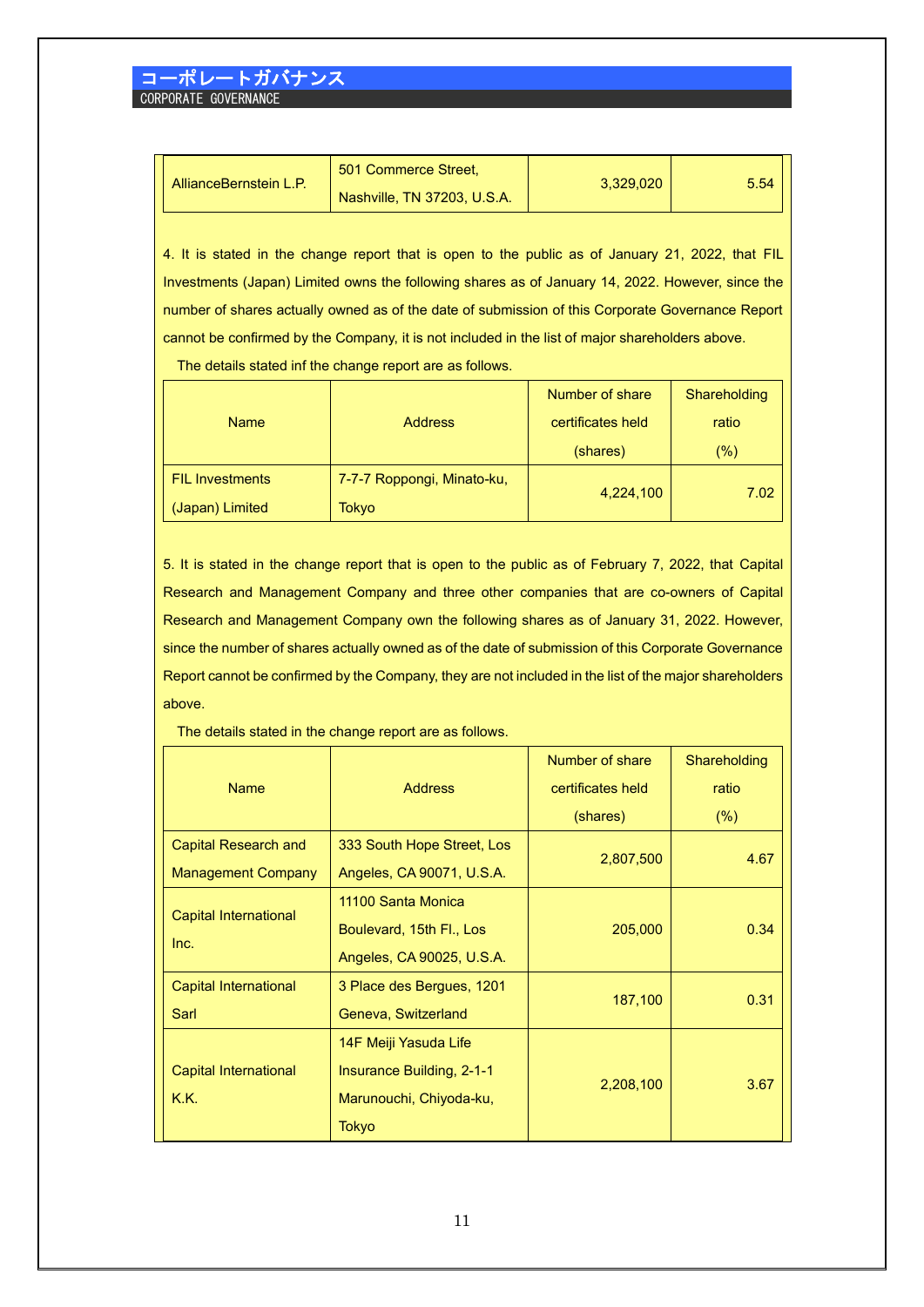### **3. Corporate Attributes**

| Stock exchange and section                     | <b>First Section, Tokyo</b>                      |
|------------------------------------------------|--------------------------------------------------|
| Fiscal year-end                                | February                                         |
| Industry                                       | <b>Services</b>                                  |
| Number of employees at the end of the previous | More than 1,000                                  |
| fiscal year (consolidated)                     |                                                  |
| Net sales during the previous fiscal year      | More than ¥10 billion but less than ¥100 billion |
| (consolidated)                                 |                                                  |
| Number of consolidated subsidiaries at the end | I ess than 10                                    |
| of the previous fiscal year                    |                                                  |

# **4. Guidelines for Measures to Protect Minority Shareholders When Conducting Transactions with Controlling Shareholder**



### **5. Other Particular Conditions That May Materially Affect Corporate Governance**

- **II. Management Organization and Other Corporate Governance Systems concerning Management Decision-Making, Execution and Supervision**
- **1. Matters related to Organization Structures and Organizational Operations**

| Organizational form | Company with Audit & Supervisory Board |
|---------------------|----------------------------------------|
|---------------------|----------------------------------------|

### [Board Directors]

―

| Number of board directors in Articles of          | 12               |
|---------------------------------------------------|------------------|
| Incorporation                                     |                  |
| Term of office for board directors in Articles of | 1 year           |
| Incorporation                                     |                  |
| Chairperson of the Board of Directors             | <b>President</b> |
| Number of board directors                         | 6                |
| Appointment of outside board director             | Appointed        |
| Number of outside board directors                 | 2                |
| Number of outside board directors designated      | $\overline{2}$   |
| as independent officer                            |                  |

Relationship with the Company (1)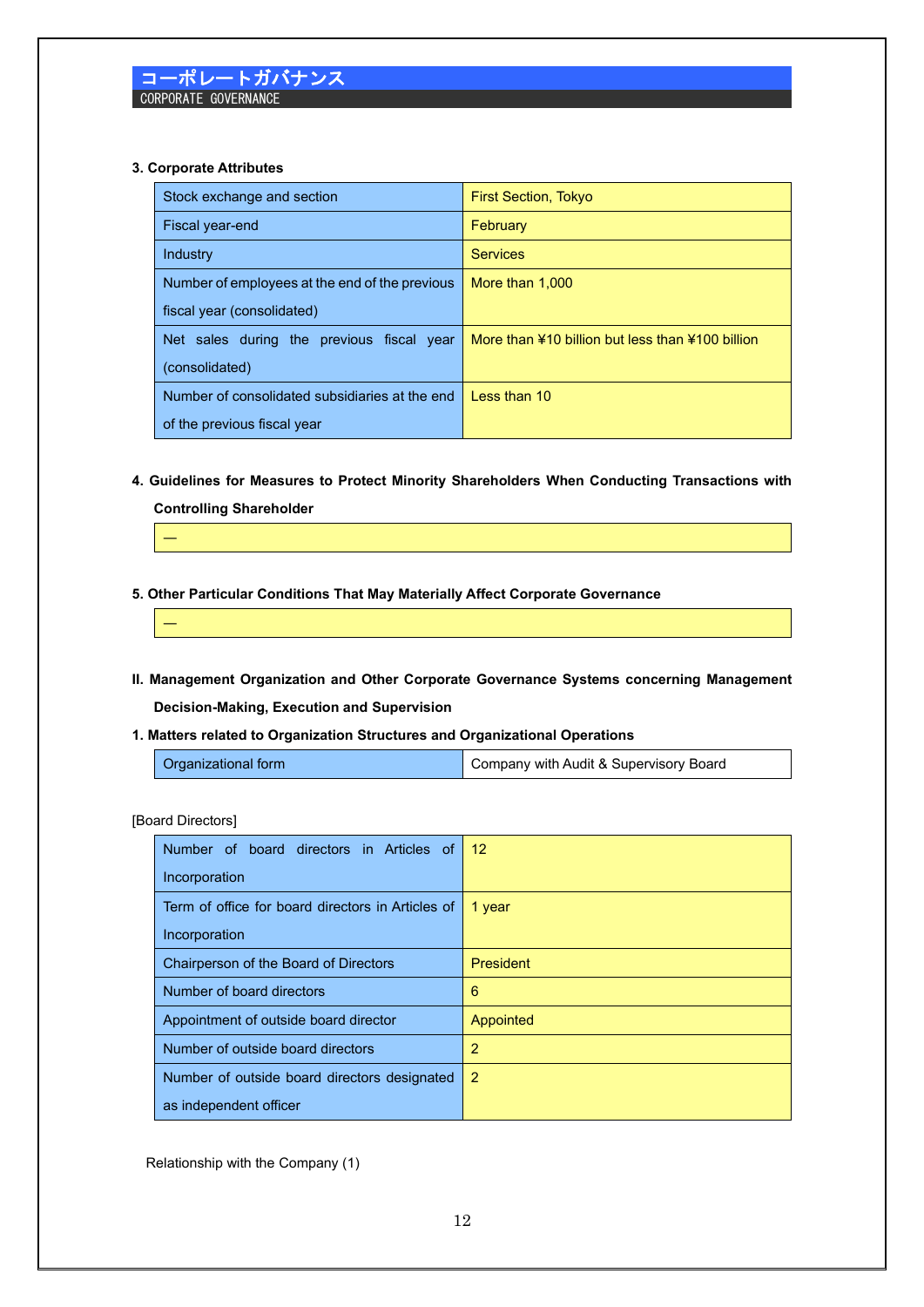| <b>Name</b>       | Association          | Relationship with the Company* |  |  |  |   |  |  |  |  |  |
|-------------------|----------------------|--------------------------------|--|--|--|---|--|--|--|--|--|
|                   |                      | a                              |  |  |  | e |  |  |  |  |  |
| Eriko Tanabe      | From another company |                                |  |  |  |   |  |  |  |  |  |
| Kuniyoshi Mabuchi | From another company |                                |  |  |  |   |  |  |  |  |  |

- Choices regarding relationship with the Company.
- For (a) through (k), a circle (○) indicates the current or recent status of the individual, and a triangle (△) indicates the past status of the individual.
- For (a) through (k), a filled-in circle (●) indicates the current or recent status of a close relative of the individual, and a filled-in triangle (▲) indicates the past status of a close relative of the individual.
- a. An executive of a listed company or its subsidiary
- b. An executive or a non-executive director of the parent company of a listed company
- c. An executive of a sister company of a listed company
- d. An individual whose major business client is a listed company or an executive of such individual
- e. A major business client of a listed company or an executive of such business client
- f. A consultant, accounting specialist, or legal professional who receives a substantial amount of money or assets in addition to the customary remuneration from a listed company
- g. A major shareholder of a listed company (In the case that such major shareholder is a corporation, an executive thereof)
- h. An executive of a business client (that does not fall under any of (d), (e), or (f)) of a listed company [This applies to the individual only.]
- i. An executive of a company whose outside officers are mutually assigned [This applies to the individual only.]
- j. An executive of a company to which a listed company donates products, services, or money (This applies to the individual only.]
- k. Other

#### Relationship with the Company (2)

| Name         | Independent                                     | Supplementary              | Reason for appointment        |
|--------------|-------------------------------------------------|----------------------------|-------------------------------|
|              | director                                        | information                |                               |
| Eriko Tanabe | $\left( \begin{array}{c} 1 \end{array} \right)$ | No material fact to report | Having engaged in numerous    |
|              |                                                 |                            | projects centering on the IT  |
|              |                                                 |                            | field at TEMPSTAFF CO.,       |
|              |                                                 |                            | LTD. (currently PERSOL        |
|              |                                                 |                            | TEMPSTAFF CO., LTD.),         |
|              |                                                 |                            | including the construction of |
|              |                                                 |                            | websites and online systems   |
|              |                                                 |                            | provided by said company,     |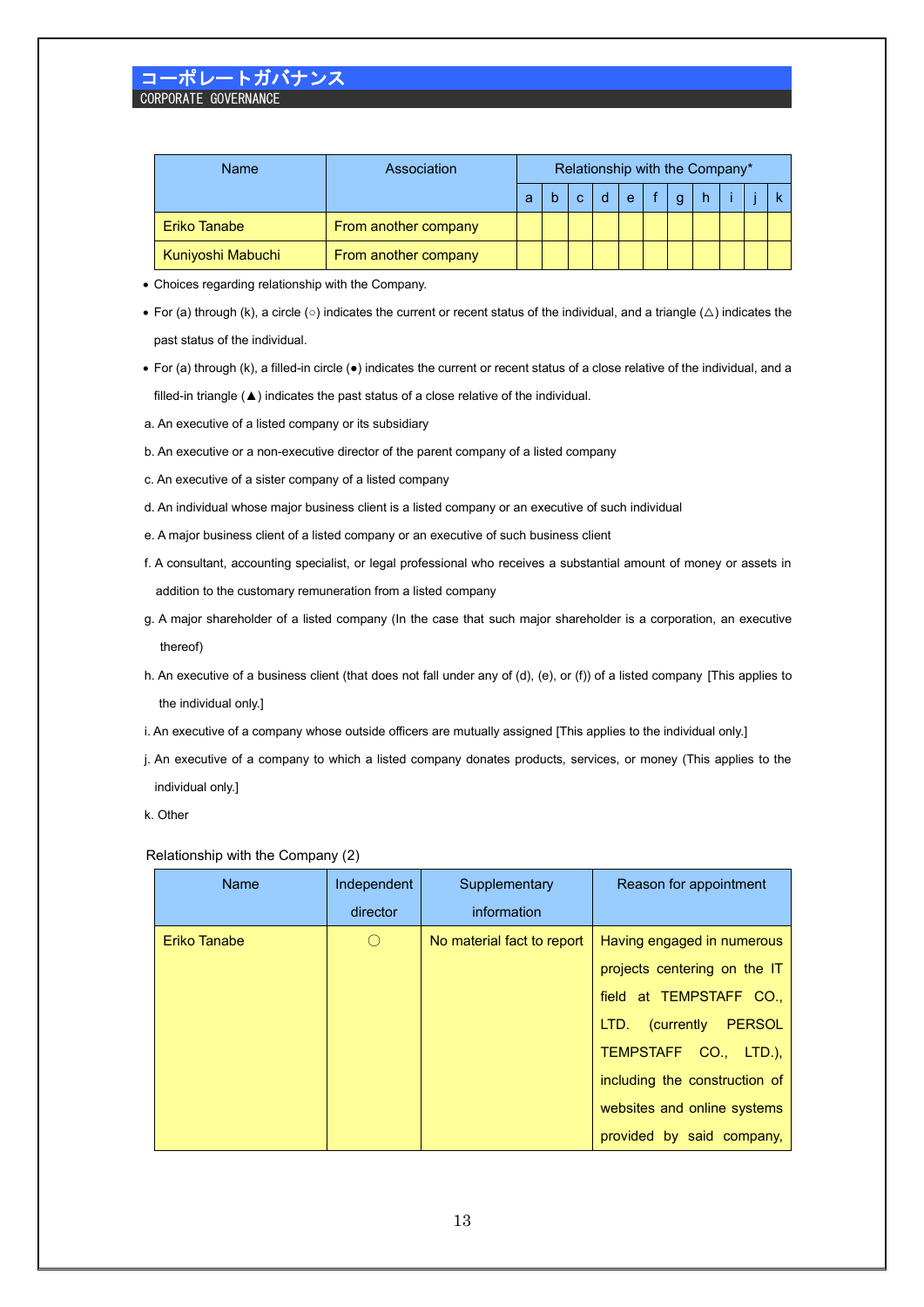|                   |            |                            | Eriko<br>Ms.<br><b>Tanabe</b><br>has      |
|-------------------|------------|----------------------------|-------------------------------------------|
|                   |            |                            | extensive<br>management                   |
|                   |            |                            | experience. Dip believes that             |
|                   |            |                            | she can be expected to                    |
|                   |            |                            | continue providing valuable               |
|                   |            |                            | advice and perform oversight              |
|                   |            |                            | and supervisory functions for             |
|                   |            |                            |                                           |
|                   |            |                            | dip by utilizing her unique               |
|                   |            |                            | perspective as a woman on                 |
|                   |            |                            | businesses<br>related<br>to               |
|                   |            |                            | personnel recruiting services             |
|                   |            |                            | Internet in<br>the<br>the<br>and          |
|                   |            |                            | management of dip as well as              |
|                   |            |                            | in product development. For               |
|                   |            |                            | these<br>reasons,<br>dip<br>has           |
|                   |            |                            | judged her to be suitable for             |
|                   |            |                            | the position of outside board             |
|                   |            |                            | director and appointed her to             |
|                   |            |                            | the post.                                 |
|                   |            |                            | Ms. Tanabe has also been                  |
|                   |            |                            | designated<br>as<br>an                    |
|                   |            |                            | independent officer of dip                |
|                   |            |                            | since there is no risk of a               |
|                   |            |                            | conflict<br>of<br><i>interest</i><br>with |
|                   |            |                            | general shareholders as she               |
|                   |            |                            | involved<br>dip's<br>not<br>in<br>is.     |
|                   |            |                            | <b>business</b><br>and<br>does<br>not     |
|                   |            |                            | receive remuneration from                 |
|                   |            |                            | consultant,<br>dip<br>as<br>a             |
|                   |            |                            | accounting specialist, or legal           |
|                   |            |                            | professional in addition to the           |
|                   |            |                            | customary remuneration.                   |
| Kuniyoshi Mabuchi | $\bigcirc$ | No material fact to report | Mr. Kuniyoshi Mabuchi has                 |
|                   |            |                            | extensive                                 |
|                   |            |                            | management                                |
|                   |            |                            | experience as the manager of              |
|                   |            |                            | multiple<br><b>business</b>               |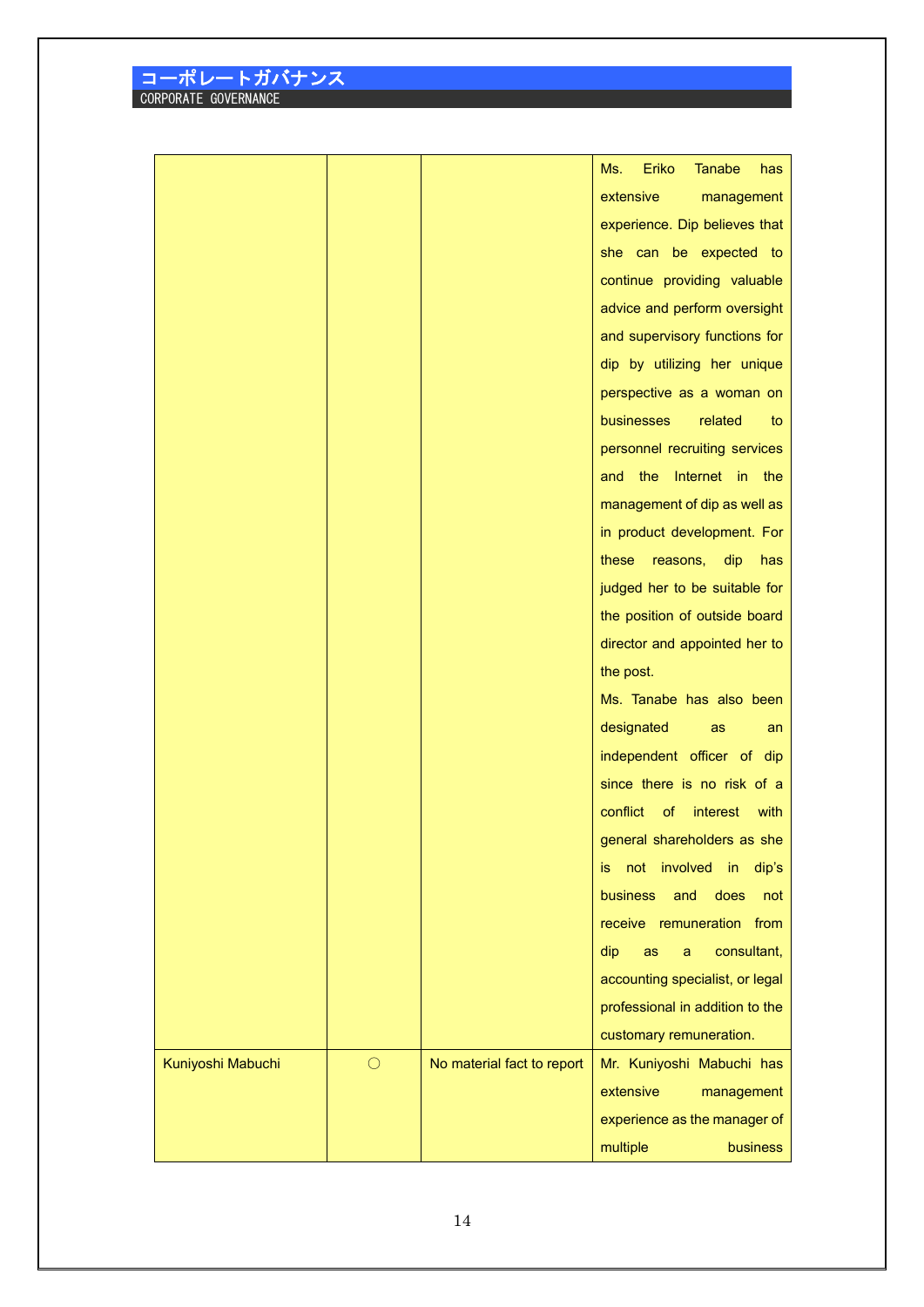| <u>'コーポレートガバナンス</u>  |  |
|----------------------|--|
| CORPORATE GOVERNANCE |  |

|  | corporations including global     |
|--|-----------------------------------|
|  | companies. Along with his         |
|  | extensive experience and a        |
|  | high level of knowledge in the    |
|  | latest technologies, such as      |
|  | digital<br>marketing<br>and       |
|  | Al/blockchain, dip believes       |
|  | that he can be expected to        |
|  | provide valuable advice and       |
|  | perform<br>oversight<br>and       |
|  | supervisory functions.<br>For     |
|  | dip<br>these<br>reasons,<br>has   |
|  | judged him to be suitable for     |
|  | the position of outside board     |
|  | director and appointed him to     |
|  | the post.                         |
|  | Mr. Mabuchi will also be          |
|  | designated<br>as<br>an            |
|  | independent officer of dip        |
|  | since there is no risk of a       |
|  | conflict<br>of interest<br>with   |
|  | general shareholders as he is     |
|  | not involved in dip's business    |
|  | and<br>does<br>not<br>receive     |
|  | remuneration from dip as a        |
|  | consultant,<br>accounting         |
|  | specialist,<br><b>or</b><br>legal |
|  | professional in addition to the   |
|  | customary remuneration.           |

[Voluntary Committee]

| Existence of voluntary committee equivalent to $\sqrt{\frac{1}{12}}$ |  |
|----------------------------------------------------------------------|--|
| a nominating committee or compensation                               |  |
| committee                                                            |  |

Establishment of Voluntary Committee, Composition of Committee Members and Attribute of Chairperson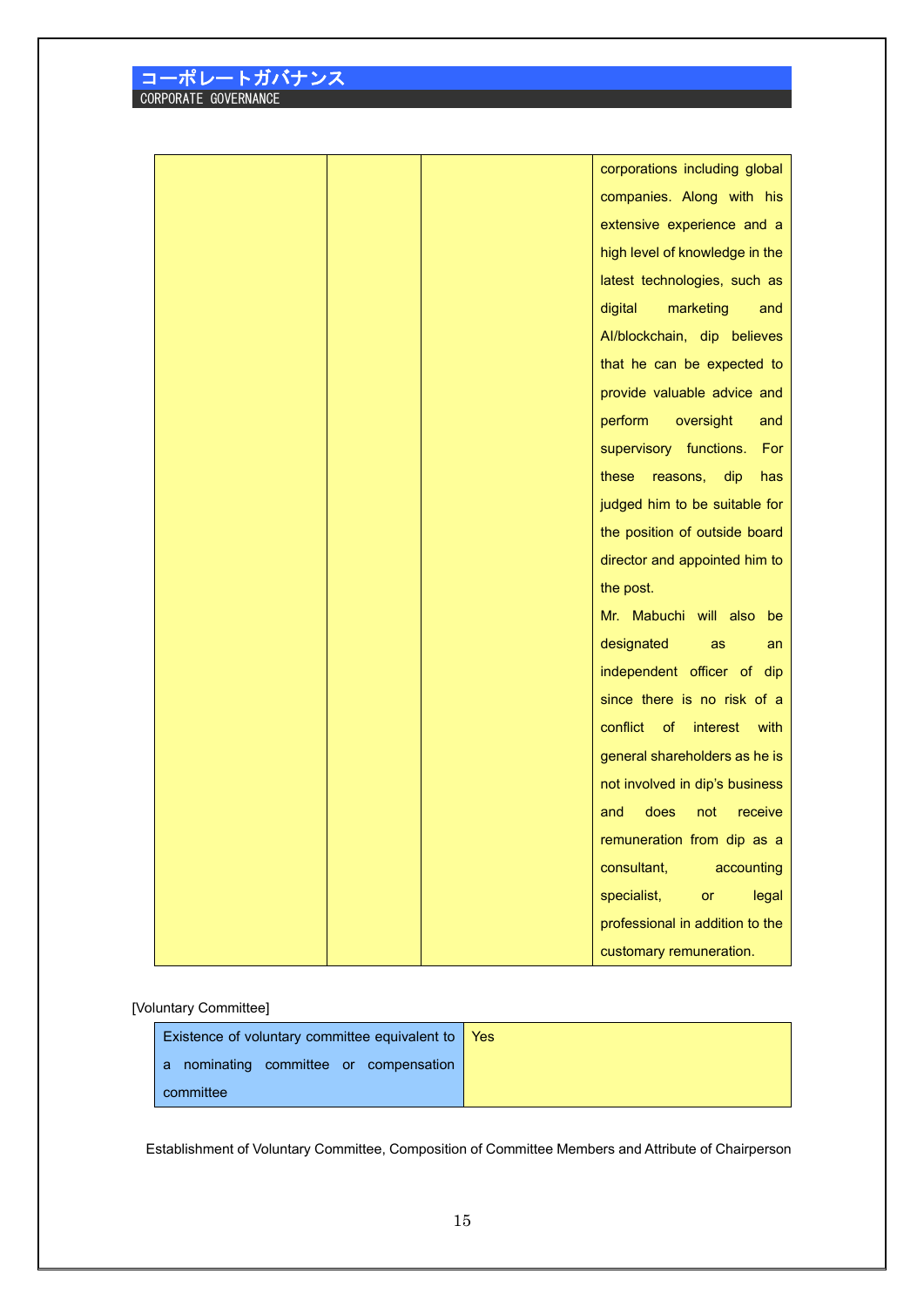|           | Name of committee |           |                | Nomination and Compensation Committee |         |             |  |  |
|-----------|-------------------|-----------|----------------|---------------------------------------|---------|-------------|--|--|
| No. of    | No. of full-      | No. of    | No. of         | No. of                                | No. of  | Chairperson |  |  |
| committee | time              | internal  | outside        | internal                              | other   |             |  |  |
| members   | committee         | board     | board          | experts                               | persons |             |  |  |
|           | members           | directors | directors      |                                       |         |             |  |  |
| 3         | $\mathbf{0}$      | 1         | $\overline{2}$ | $\mathbf{0}$                          | 0       | Outside     |  |  |
|           |                   |           |                |                                       |         | board       |  |  |
|           |                   |           |                |                                       |         | director    |  |  |

Voluntary committee equivalent to nominating committee

Voluntary committee equivalent to compensation committee

|           | Name of committee |           | Nomination and Compensation Committee |              |              |             |  |  |
|-----------|-------------------|-----------|---------------------------------------|--------------|--------------|-------------|--|--|
| No. of    | No. of full-      | No. of    | No. of                                | No. of       | No. of       | Chairperson |  |  |
| committee | time              | internal  | outside                               | internal     |              |             |  |  |
| members   | committee         | board     | board<br>experts                      |              | persons      |             |  |  |
|           | members           | directors | directors                             |              |              |             |  |  |
| 3         | $\overline{0}$    |           | $\overline{2}$                        | $\mathbf{0}$ | $\mathbf{0}$ | Outside     |  |  |
|           |                   |           |                                       |              |              | board       |  |  |
|           |                   |           |                                       |              |              | director    |  |  |

#### Supplementary Information **(Updated)**

Entrusted by the Board of Directors, the Nomination and Compensation Committee determines individual director compensation (base amount and coefficient determined for each position) and also deliberates and reports on matters related to director nominations and compensation in response to inquiries from the Board of Directors. The Committee is composed of the President and CEO and independent outside directors, who shall account for the majority of the members. The current members are Hideki Tomita, Representative Director, President and CEO, Eriko Tanabe and Kuniyoshi Mabuchi, Independent Outside Directors. An independent outside board director is to serve as chairperson.

Each member's attendance at Nomination and Compensation Committee meeting is as follows: (Attendance at Nomination and Compensation Committee meetings during the fiscal year ended February 2022)

|                      | No. of meetings attended | Attendance rate |
|----------------------|--------------------------|-----------------|
| <b>Hideki Tomita</b> | 3 out of 3               | 100%            |
| <b>Eriko Tanabe</b>  | 3 out of 3               | 100%            |
| Kuniyoshi Mabuchi    | 1 out of 1               | 100%            |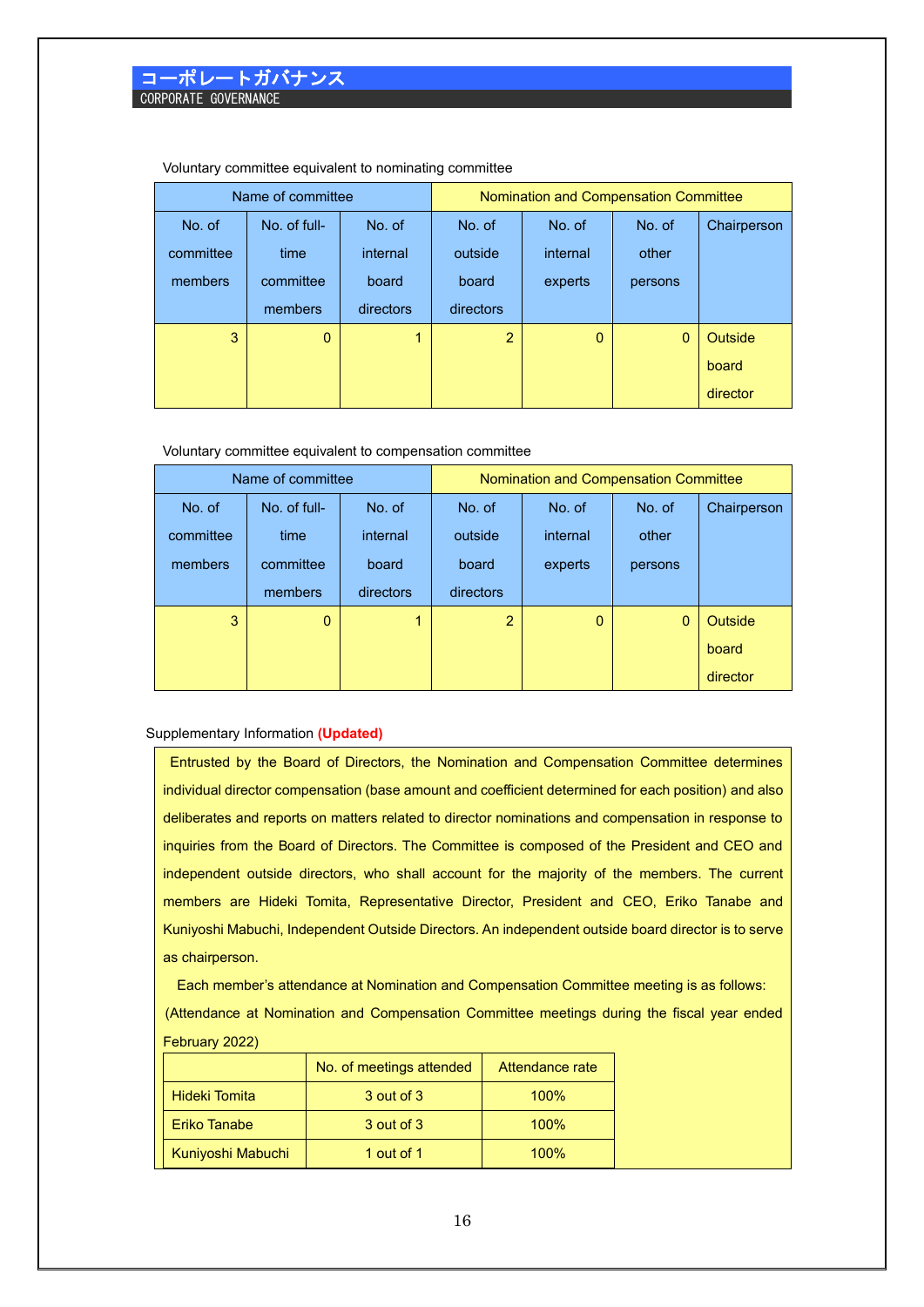Note: Mr. Kuniyoshi Mabuchi was newly elected as board director at the 24th Annual General Meeting of Shareholders held on May 26, 2021, and assumed the posts of board director and Nomination and Compensation Committee member on the same day. Therefore, the number of meetings he attended is the number of meetings held on and after said date.

[Corporate Auditors]

| Establishment of Audit & Supervisory Board    | <b>Fstablished</b> |
|-----------------------------------------------|--------------------|
| Number of corporate auditors in Articles of 4 |                    |
| Incorporation                                 |                    |
| Number of corporate auditors                  | 4                  |

Cooperation among Corporate Auditor, Accounting Auditor and Internal Audit Section

Corporate auditors hold meetings with the accounting auditor or the Internal Audit and Control Office on a timely basis to exchange opinions and share information as well as request a report from the accounting auditor or the Internal Audit and Control Office as needed. During the process of and after the completion of audit by the accounting auditor, the corporate auditors receive a report on the findings of the audit.

| Appointment of outside auditor             | Appointed |
|--------------------------------------------|-----------|
| Number of outside auditors                 | <u>ာ</u>  |
| Number of outside auditors designated as 1 |           |
| independent officer                        |           |

### Relationship with the Company (1)

| Name             | Association         |   |   |   |   |   | Relationship with the Company* |  |  |   |
|------------------|---------------------|---|---|---|---|---|--------------------------------|--|--|---|
|                  |                     | a | b | C | e | g | h                              |  |  | m |
| Koichi Kobayashi | public<br>Certified |   |   |   |   |   |                                |  |  |   |
|                  | accountant          |   |   |   |   |   |                                |  |  |   |
| Takashi Ejiri    | Lawyer              |   |   |   |   |   |                                |  |  |   |

\*Choices regarding relationship with the Company

a. An executive of a listed company or its subsidiary

b. A non-executive director or accounting advisor of a listed company or its subsidiary

c. An executive or a non-executive director of the parent company of a listed company

d. An auditor of the parent company of a listed company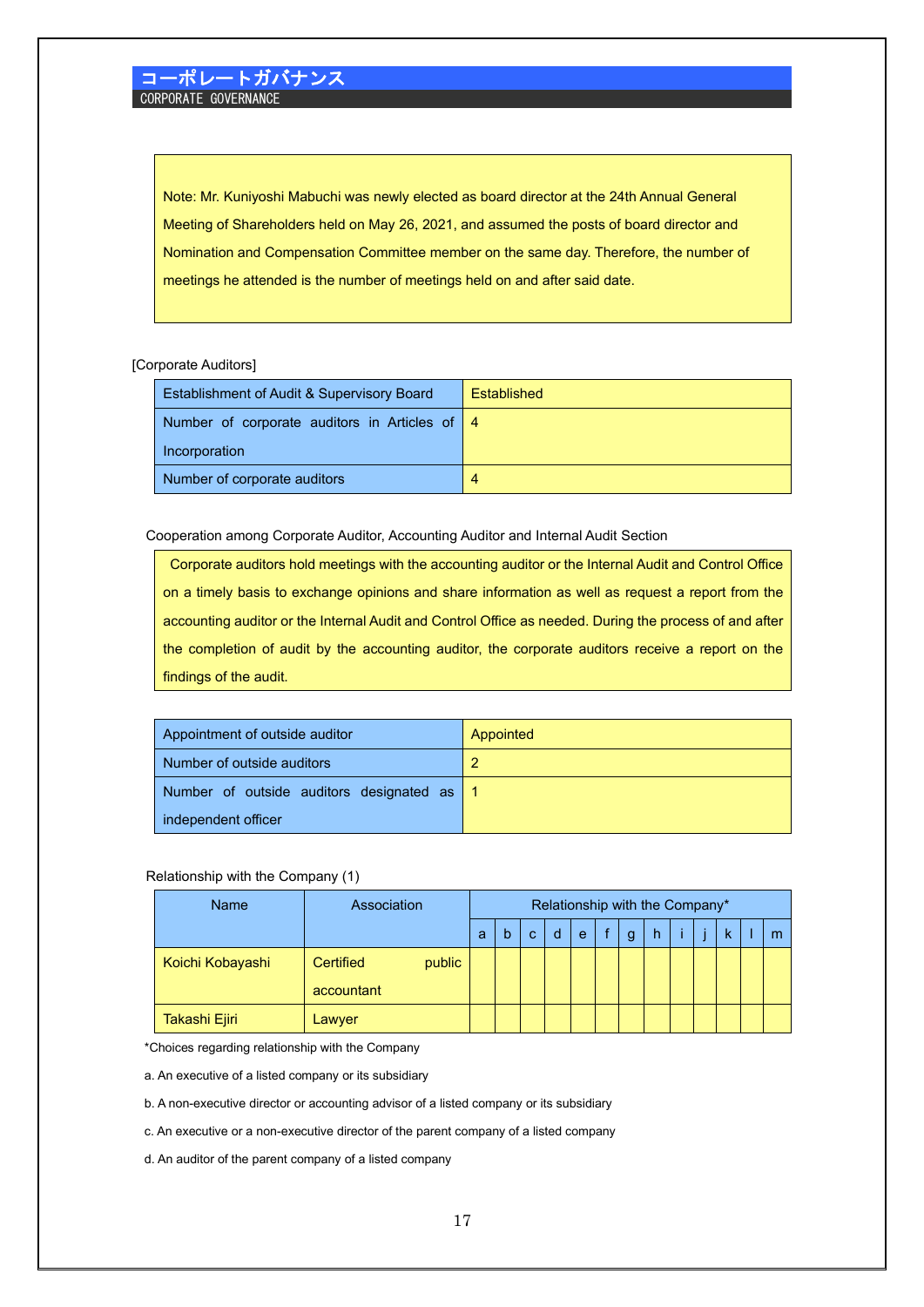e. An executive of a sister company of a listed company

- f. An individual whose major business client is a listed company or an executive of such individual
- g. A major business client of a listed company or an executive of such business client
- h. A consultant, accounting specialist, or legal professional who receives a substantial amount of money or assets in addition to the customary remuneration from a listed company
- i. A major shareholder of a listed company (In the case that such major shareholder is a corporation, an executive thereof)
- j. An executive of a business client (that does not fall under any of (f), (g), or (h)) of a listed company [This applies to the individual only.]
- k. An executive of a company whose outside officers are mutually assigned [This applies to the individual only.]
- l. An executive of a company to which a listed company donates products, services, or money (This applies to the individual only.]

m. Other

| Name             | Independent | Supplementary information  | Reason for                  |
|------------------|-------------|----------------------------|-----------------------------|
|                  | auditor     |                            | appointment                 |
| Koichi Kobayashi | $\bigcirc$  | No material fact to report | Koichi Kobayashi<br>Mr.     |
|                  |             |                            | has been appointed as       |
|                  |             |                            | outside auditor since dip   |
|                  |             |                            | believes he can be          |
|                  |             |                            | expected to perform his     |
|                  |             |                            | duties<br>outside<br>as     |
|                  |             |                            | auditor<br>appropriately    |
|                  |             |                            | because<br>of<br><b>his</b> |
|                  |             |                            | extensive<br>insight<br>for |
|                  |             |                            | overseeing<br>and           |
|                  |             |                            | supervising<br>corporate    |
|                  |             |                            | management based on         |
|                  |             |                            | his deep knowledge of       |
|                  |             |                            | finance, legal<br>affairs   |
|                  |             |                            | and tax affairs gained      |
|                  |             |                            | from his career as a        |
|                  |             |                            | certified<br>public         |

### Relationship with the Company (2)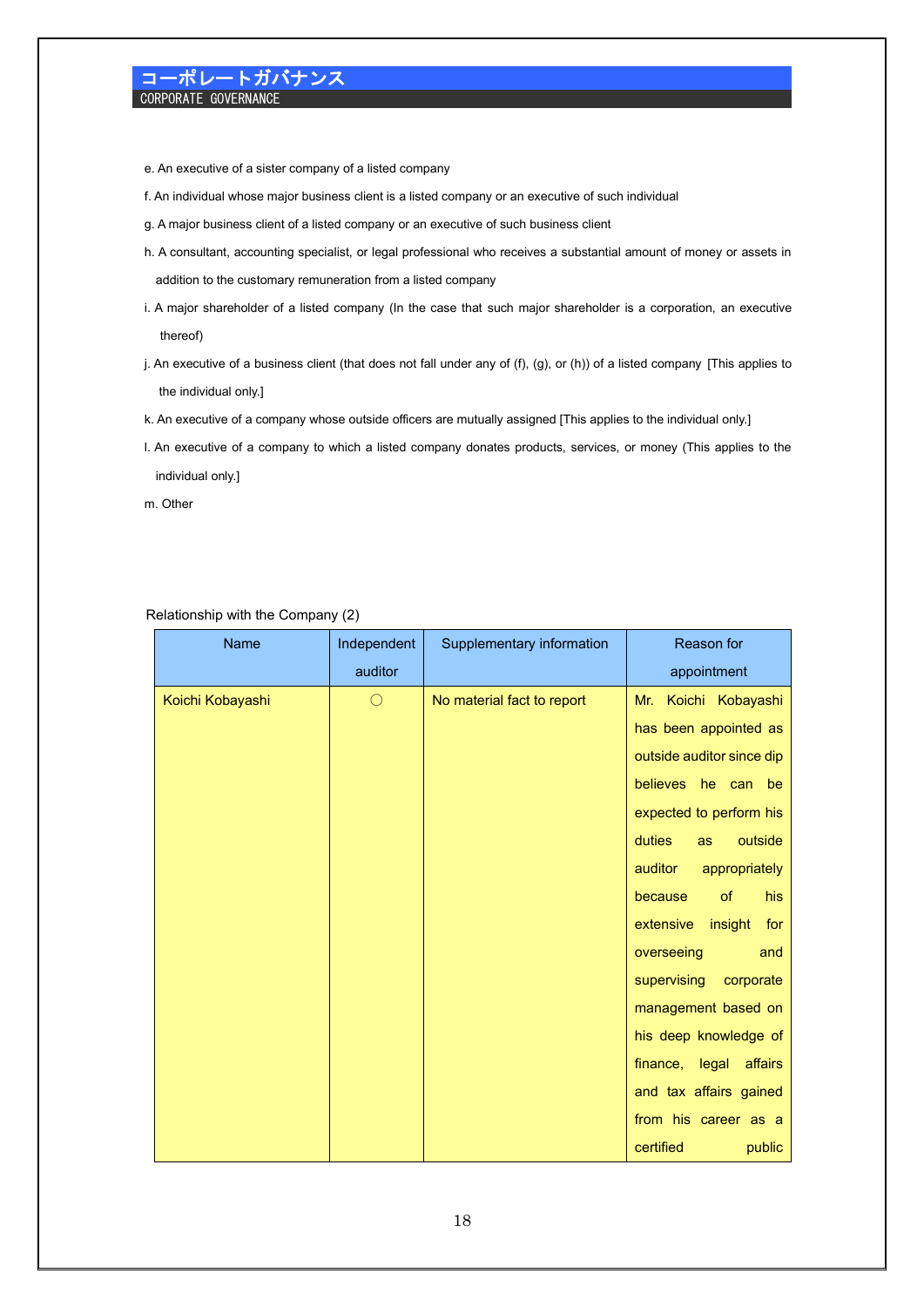|               |                            | accountant<br>tax<br>and                    |
|---------------|----------------------------|---------------------------------------------|
|               |                            | Mr.<br>accountant.                          |
|               |                            | Kobayashi<br>also<br>has                    |
|               |                            | been designated as an                       |
|               |                            | independent officer of                      |
|               |                            | dip since there is no risk                  |
|               |                            | of a conflict of interest                   |
|               |                            | with<br>general                             |
|               |                            | shareholders as he is                       |
|               |                            | not involved in dip's                       |
|               |                            | business and does not                       |
|               |                            | receive<br>remuneration                     |
|               |                            | from<br>dip<br>as<br>a                      |
|               |                            | consultant, accounting                      |
|               |                            | specialist,<br>or<br>legal                  |
|               |                            | professional in addition                    |
|               |                            | the<br>to<br>customary                      |
|               |                            | remuneration.                               |
|               |                            |                                             |
|               |                            |                                             |
| Takashi Ejiri | No material fact to report | Based on the<br>legal<br>he<br>has          |
|               |                            | expertise                                   |
|               |                            | accumulated over many                       |
|               |                            | years as a lawyer, Mr.                      |
|               |                            | Takashi Ejiri strives to<br><b>issues</b>   |
|               |                            | identify                                    |
|               |                            | concerning<br>dip's<br>corporate governance |
|               |                            | actively<br>makes<br>and                    |
|               |                            | recommendations at the                      |
|               |                            | meetings of the Audit &                     |
|               |                            | Supervisory Board to                        |
|               |                            | the<br>solve<br>issues.                     |
|               |                            | Therefore,<br>believing                     |
|               |                            | that he can be expected                     |
|               |                            | to make the necessary                       |
|               |                            | recommendations at the                      |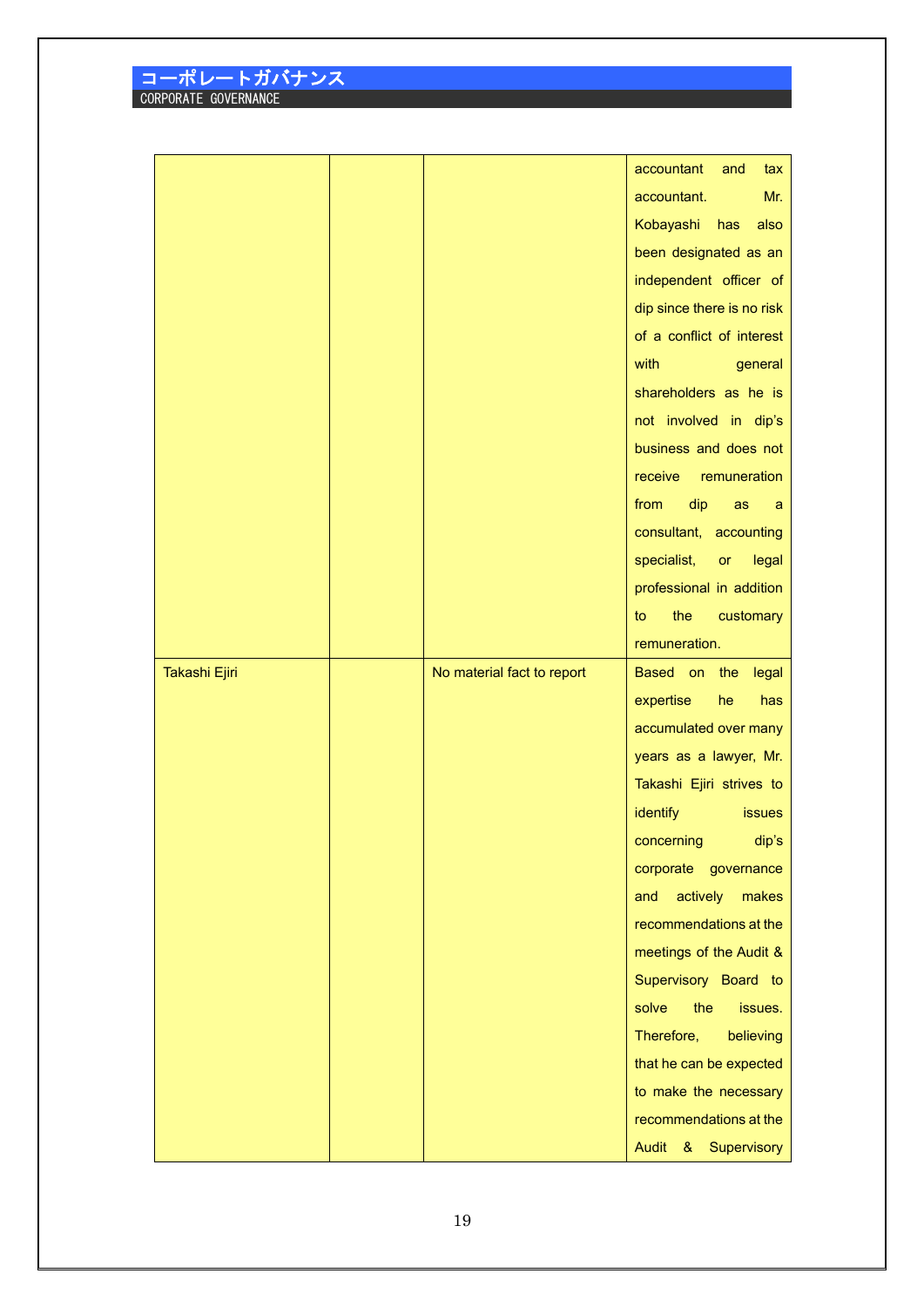|  | Board meetings, dip has   |
|--|---------------------------|
|  | judged him to be          |
|  | suitable for the position |
|  | of outside auditor and    |
|  | appointed him to the      |
|  | post. Dip believes that   |
|  | he can appropriately      |
|  | execute his duties as an  |
|  | outside auditor because   |
|  | of his expertise as a     |
|  | lawyer in corporate       |
|  | legal<br>affairs<br>and   |
|  | extensive knowledge in    |
|  | corporate governance.     |

#### [Independent Officers]

Number of independent officers **3** Other Matters related to Independent Officers

Dip and its subsidiaries (the "Group") have established the Standards on Independence of Outside Officers (outside board directors and outside auditors) as outlined below. If an outside officer does not fall under any of the following, such outside officer is deemed to be independent of the Group and have no risk of a conflict of interest with general shareholders.

- 1. An executive (as stipulated in Item 6, paragraph 3, Article 2 of the Regulation for Enforcement of the Companies Act. Includes not only executive directors but also employees. Does not include auditors.) of the Group or an individual who was an executive of the Group within the past 10 years (for individuals who were a non-executive director or auditor of the Group at any point of time within the past 10 years, 10 years prior to appointment of such post).
- 2. A major shareholder of the Group (an individual who holds 10% or more of total voting rights at the end of the previous fiscal year), or an executive thereof.
- 3. An individual whose major business client\* is the Group or an executive of such individual
- 4. A major business client\* of the Group or an executive of such business client
- 5. An accounting auditor of the Group or an individual in charge of the Company's audit operations as an employee of the accounting auditor
- 6. A consultant, accounting specialist, or legal professional who receives money of more than 10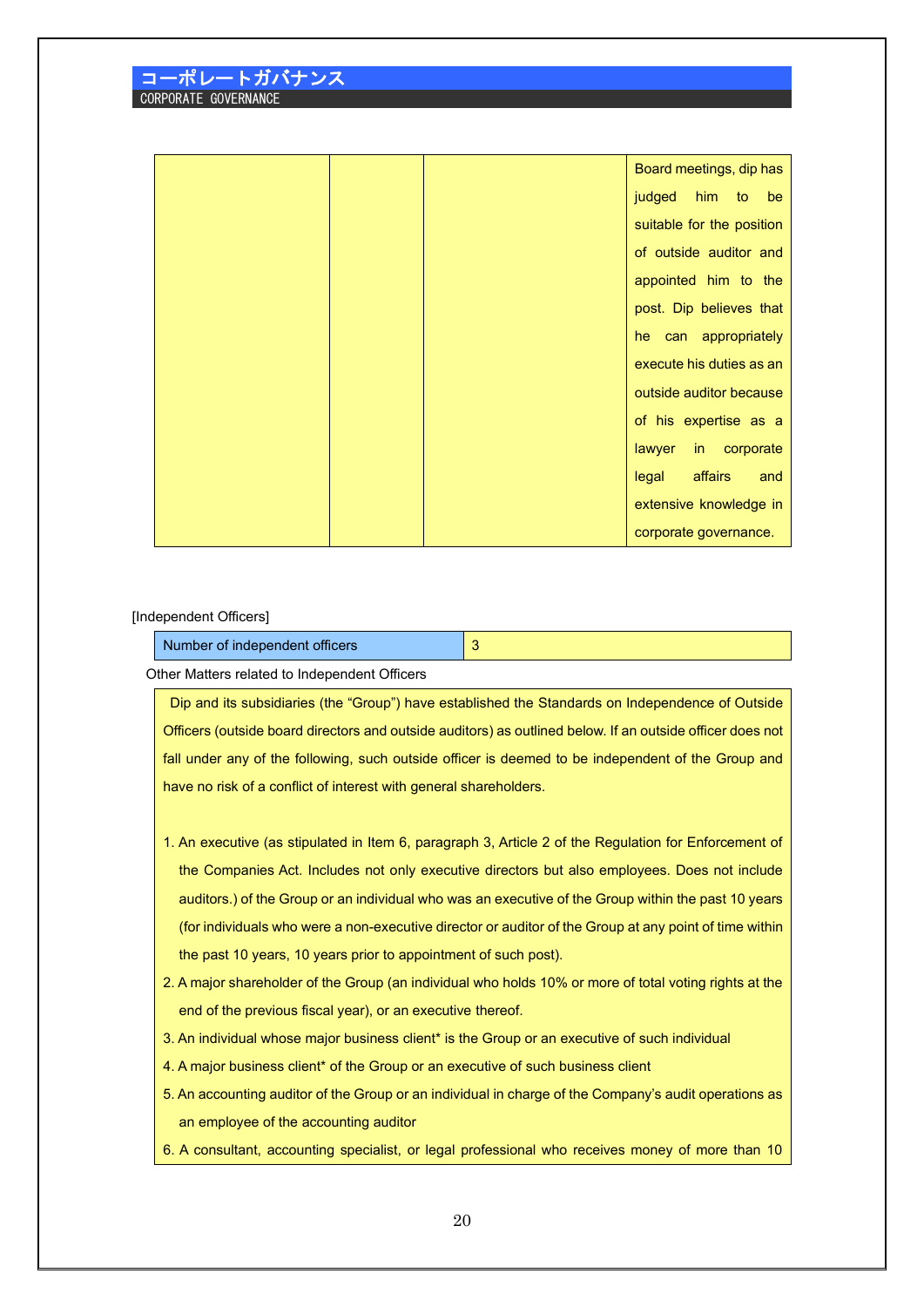million yen per year or other assets in addition to the customary remuneration from the Group; provided, however, that in the case that the individual receiving such assets is an organization such as a corporation or a union, this shall be limited to an individual who is an executive of an organization whose assets received from the Group account for more than 2% of annual income.

- 7. An individual who fell under any of 2 to 6 above in the past three years.
- 8. A relation within the second degree of an individual listed in any of 1 to 7 above (limited, however, to a significant individual)
- 9. In addition to those stated in the above items, an individual with a special reason that prevents him or her from fulfilling the duties as an independent outside board director, such as a risk of a conflict of interest with the Group

\*A major business client refers to a client whose transaction amount in the previous fiscal year accounted for more than 2% of consolidated net sales for the year.

In addition to the above criteria, outside officers are required to possess extensive knowledge and experience necessary for auditing and supervising the status of Group directors' compliance with laws and business management.

#### [Incentives]

|                              | Implementation of measures on incentive Adoption of performance-linked compensation plan |
|------------------------------|------------------------------------------------------------------------------------------|
| provision to board directors |                                                                                          |

Supplementary Information

Dip has established a BIP (Board Incentive Plan) trust for executive directors as a performancelinked compensation. It also offers restricted stock to executive directors.

Decisions regarding the levels of performance-linked compensation, and its percentage relative to base compensation, are taken after a comprehensive review of the medium/long-term ratio of performance-linked compensation to annual compensation and the difficulty of achieving performance targets, after conducting an objective benchmark comparison that takes into account the scale of dip's business, and utilizing a remuneration database aggregated and analyzed by a specialist external institution.

The BIP trust adopts net sales and operating income, which are dip's key managerial indicators, at a 1:1 ratio as performance indicators. The number of shares granted ranges between 0% and 150% based on the achievement of performance targets.

The restricted stock compensation adopts net sales and operating income, which are dip's key managerial indicators, as performance indicators.

The restrictions will be lifted in accordance with the achievement of performance targets, which will be disclosed in the financial results report for the fiscal year ending February 28, 2025. The planned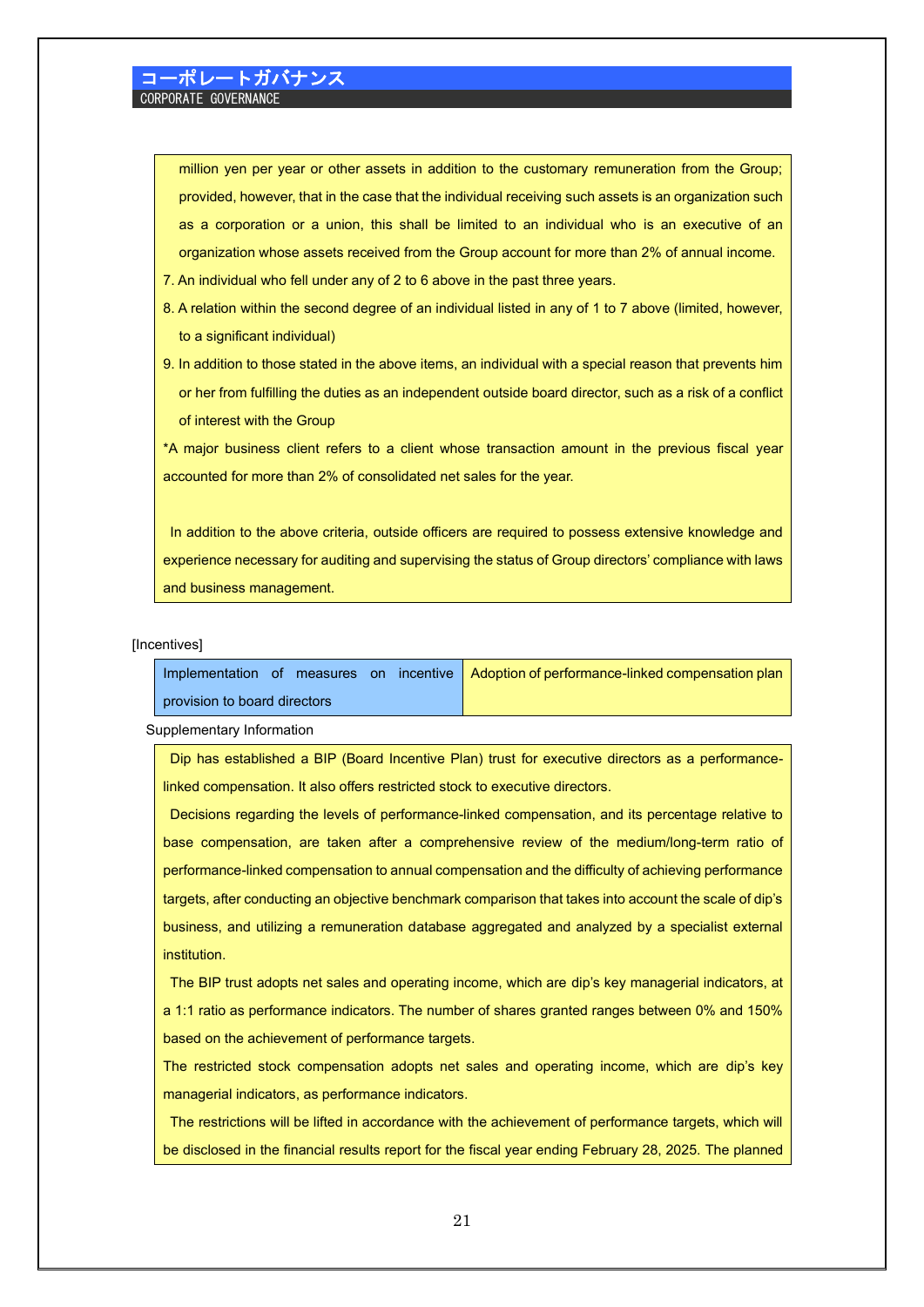target figures are 100 billion yen for net sales and 30 billion yen for operating income.

|                           | Grantees of stock options | Employees |
|---------------------------|---------------------------|-----------|
| Supplementary Information |                           |           |

Dip issues stock options to its employees with the aim of further bolstering employees' morale and motivation to contribute to long-term improvement in corporate value.

[Directors' Compensation]

| Disclosure status | Individual compensation is not disclosed. |
|-------------------|-------------------------------------------|
|-------------------|-------------------------------------------|

Supplementary Information

The compensation of those whose total amount of compensation, etc. is 100 million yen or more is individually disclosed in the Securities Report. Securities Reports and Business Reports are available for public inspection on dip's corporate website (available in Japanese only).

Existence of a policy for determining the amount or calculation of compensation Yes

Disclosure of Policy for Determining the Amount or Calculation of Compensation

The basic policy of the compensation system for dip's management and board directors, which excludes that for independent outside board directors and auditors who are expected to perform oversight and supervisory functions with impartiality, is to share value with shareholders, taking into consideration a sufficient level for employing and retaining competent personnel while maintaining objectivity and transparency that enable full accountability, and promote continuous growth of the Company and as well as a medium/long-term increase in its corporate value through a sound entrepreneurial spirit.

<Executive directors>

The compensation system for executive directors consists of cash compensation as the base compensation and performance-linked compensation. Said performance-linked compensation is aimed at emphasizing the link with dip's share value and bolstering executive directors' awareness toward contributing to medium/long-term performance and corporate value improvement.

<Independent outside board directors and auditors>

Compensation for independent outside board directors and auditors consists solely of cash compensation as the base compensation, in principle, to ensure the effectiveness and impartiality of supervision and audit.

<Policy for each managerial position>

Compensation for the different managerial positions is derived by multiplying the base amount, which is the base compensation for the Representative Director, President and CEO, by a coefficient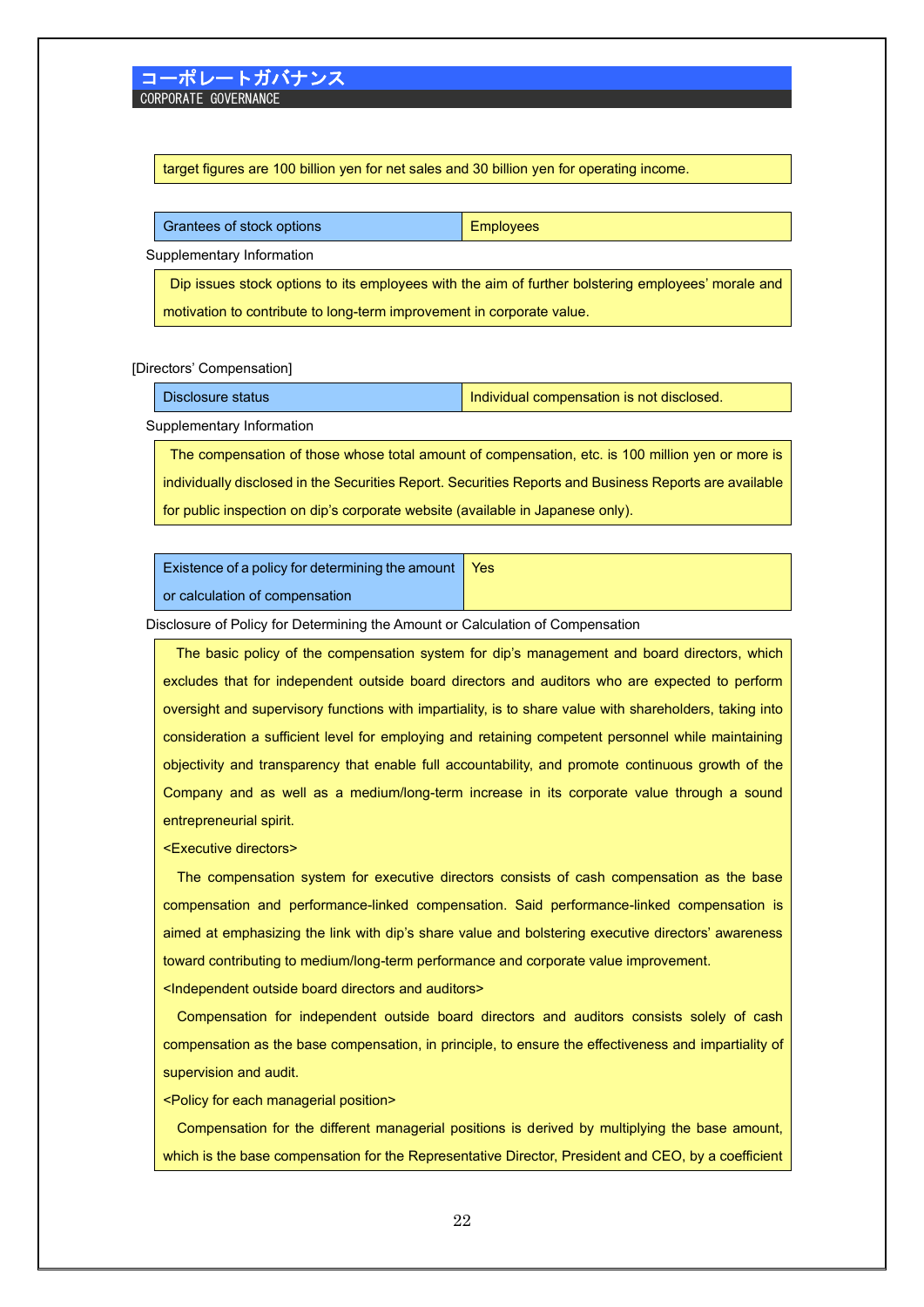for each managerial position prescribed by internal rules. The Board of Directors entrusts the determination of the base amount and the coefficient for each managerial position to the Nomination and Compensation Committee.

[Support System for Outside Board Directors (Outside Auditors)]

The secretariat of the Board of Directors is in charge of supporting outside board directors. Support staff for outside auditors are assigned if requested. In this case, the auditor's opinions are respected when conducting personnel changes and evaluations of the assigned staff members. If briefings to outside board directors or auditors are required before meetings of the Board of Directors, the necessary information is communicated by the secretariat of the Board of Directors. A system has also been established to enable outside board directors and outside auditors to gather information using an internal communication tool.

[Status of Individuals that Have Retired from Positions such as President]

Information including the names of counselors, advisors, etc. who previously held positions such as president

| <b>Name</b> | <b>Title</b><br>and<br><b>Position</b> | Description of<br><b>Position</b> | Form and<br>Conditions of<br>Employment<br>(Full-Time or Part-<br>Time,<br>Paid or Unpaid, etc.) | Date of<br>Retirement<br><b>as</b><br>President,<br>etc. | <b>Term</b> |
|-------------|----------------------------------------|-----------------------------------|--------------------------------------------------------------------------------------------------|----------------------------------------------------------|-------------|
|             |                                        |                                   |                                                                                                  |                                                          |             |

| Total number of counselors, advisors, etc. who previously held positions   0 |  |
|------------------------------------------------------------------------------|--|
| such as president                                                            |  |

Other Matters

Dip has not appointed a counselor presently. It commissions a former board director or corporate auditor as counselor through the required internal procedures if the Board of Directors finds it particularly necessary for business. The counselor provides advice for and implements the matters necessary for managing the Company as commissioned by the Board of Directors. Commissioning a counselor requires a resolution of the Board of Directors. The term of office is one year.

**2. Matters related to Functions of Execution of Business, Audit and Supervision, Appointment and Decisions regarding Compensation, etc. (Outline of the Current Corporate Governance System)**

The Board of Directors, which is the management decision-making organ, consists of six directors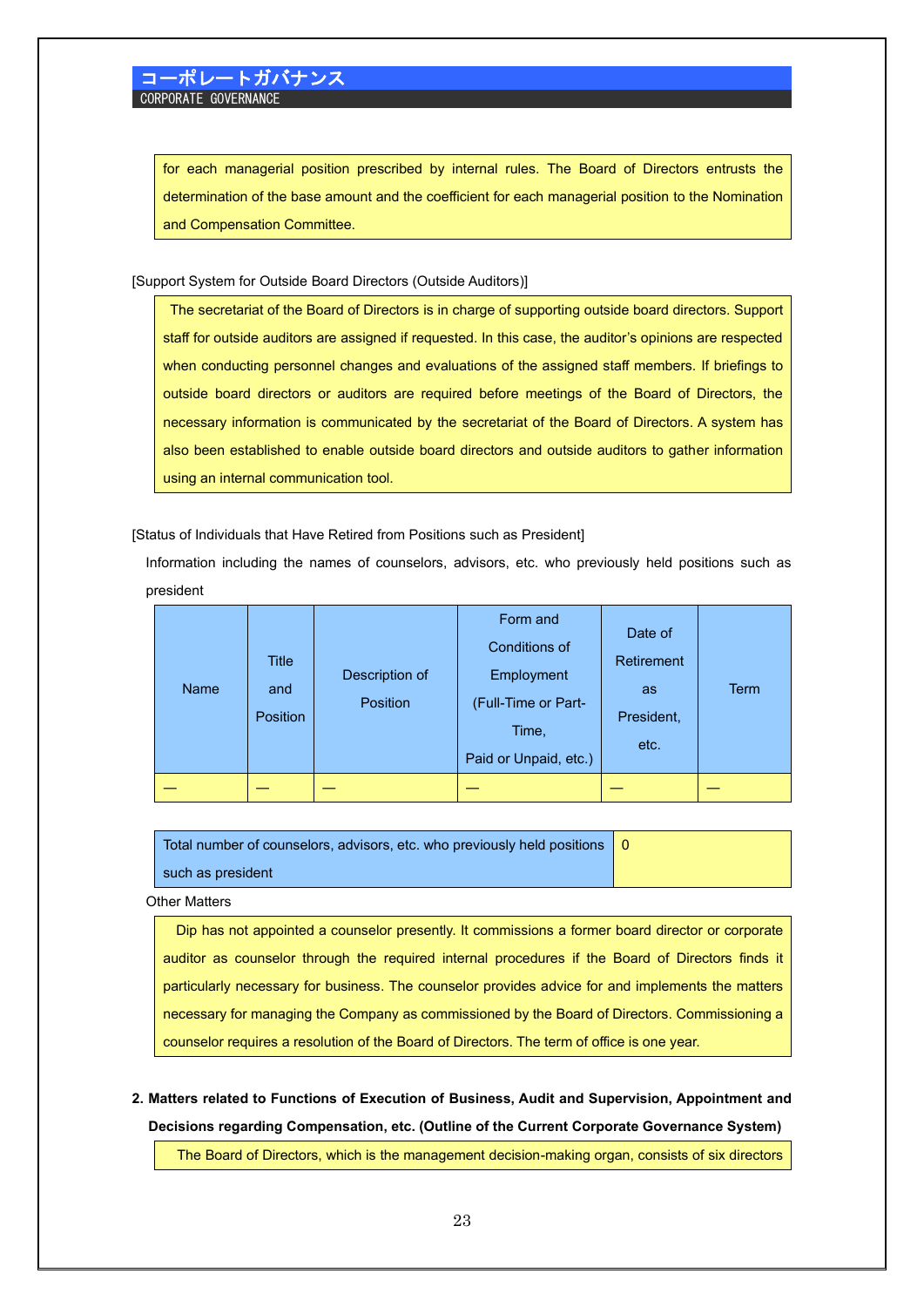who possess a high degree of expertise and broad knowledge based on extensive experience. Board meetings are held on a monthly basis, in principle, and extraordinary Board meetings are held when needed to discuss and decide important management matters. Two of the six directors are outside board directors, who provide well-balanced recommendations based on their experience in corporate management, etc. from standpoints independent of the management and controlling shareholders to enhance supervisory functions toward management.

The Board of Directors comprises Hideki Tomita, Representative Director, President and CEO, Masatsugu Shidachi, Director, COO and CIO, Kazuhisa Iwata, Director and CBO, Katsumi Ueki, Director, and Eriko Tanabe and Kuniyoshi Mabuchi, Outside Directors.

Matters concerning business strategies are deliberated at regular Corporate Officer Meetings attended by executive directors as well as at councils consisting of division heads to ensure efficient decision-making by the Board of Directors, CEO, COO, and heads of groups by recognizing managerial issues at an early stage.

The appointment of board directors and corporate auditors is decided by a resolution of the general meeting of shareholders in response to a proposal of candidates nominated by a resolution of the Board of Directors, after the Representative Director, President and CEO or another board director refers the candidates to the Board of Directors following confirmation that the candidates meet the basic policy for appointment stated below.

The nomination of board director candidates takes into account the opinions of the Nomination and Compensation Committee, a voluntary advisory body to the Board of Directors where independent outside board directors account for a majority of votes.

The proposal on the appointment of corporate auditors is submitted to the general meeting of shareholders after obtaining the consent of the Audit & Supervisory Board. The basic policy for appointment is as stated below.

<Board director>

Dip's basic policy for appointing executive directors requires the candidates to, among others, possess the broad knowledge and experience necessary for making corporate managerial decisions.

 In appointing outside board directors, the candidates are required to be able to oversee and supervise business management of the Company through important decision-making at the Board of Directors meetings, oversee whether there is any conflict of interest between the Company, management and controlling shareholders, and actively make recommendations concerning management policies and management improvements in order to advance medium/long-term corporate value. In addition, the basic policy is to appoint at least two independent outside board directors after considering the appropriate balance of the diverse knowledge and experience expected of such directors.

#### <Corporate auditor>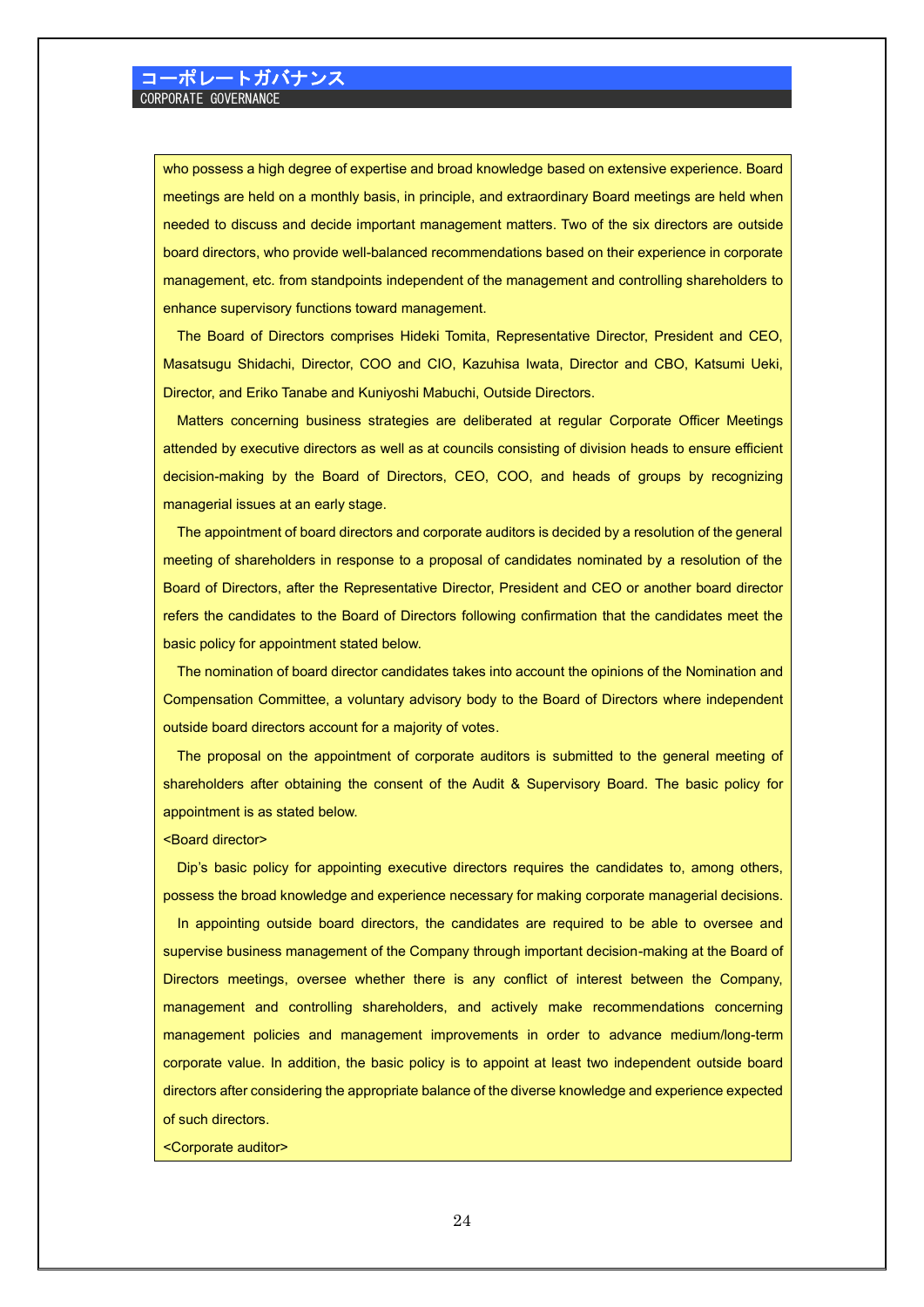With the aim of reinforcing oversight and supervisory functions, dip's basic policy for appointing corporate auditors is to appoint individuals with experience in corporate management, certified public accountants, tax accountants or lawyers who possess knowledge and experience in corporate finance, accounting and legal affairs, or individuals with considerable knowledge and experience in risk management.

The basic policy of the compensation system for dip's management and board directors, which excludes that for independent outside board directors and auditors who are expected to perform oversight and supervisory functions with impartiality, is to share value with shareholders, taking into consideration a sufficient level for employing and retaining competent personnel while maintaining objectivity and transparency that enable full accountability, and promote continuous growth of the Company as well as a medium/long-term increase in its corporate value through a sound entrepreneurial spirit.

<Executive directors>

The compensation system for executive directors consists of cash compensation as the base compensation and performance-linked compensation. Said performance-linked compensation is aimed at emphasizing the link with dip's share value and bolstering executive directors' awareness toward contributing to medium/long-term performance and corporate value improvement. <Independent outside board directors and auditors>

Compensation for independent outside board directors and auditors consists solely of cash compensation as the base compensation, in principle, to ensure the effectiveness and impartiality of supervision and audit.

<Policy for each managerial position>

Compensation for the different managerial positions is derived by multiplying the base amount, which is the base compensation for the Representative Director, President and CEO, by a coefficient for each managerial position prescribed by internal rules. The Board of Directors entrusts the determination of the base amount and the coefficient for each managerial position to the Nomination and Compensation Committee.

Dip's Audit & Supervisory Board comprises four corporate auditors, half of whom are outside auditors. The constituent members are Tsuneyo Otomo, Full-Time Corporate Auditor, Koichi Kobayashi, Independent Outside Auditor, Takashi Ejiri, Outside Auditor, and Akihiko Mochizuki, Auditor. The appointed corporate auditors have experience in corporate management at dip, knowledge and experience in corporate finance, accounting and legal affairs as a certified public accountant, tax accountant or lawyer, and considerable knowledge and experience in risk management.

All corporate auditors attend Board of Directors meetings, in principle, to oversee and supervise the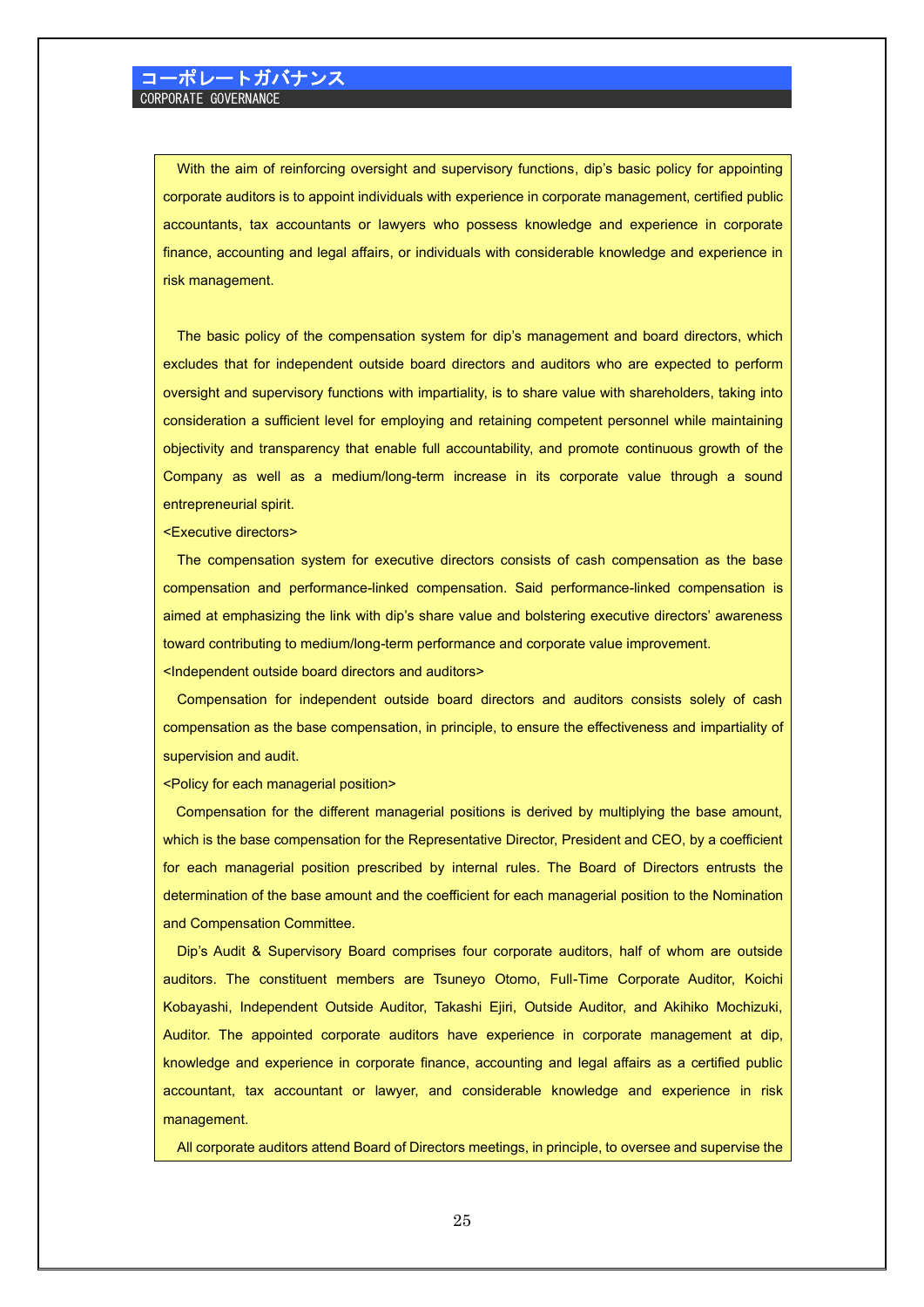execution of duties by the Board of Directors and board directors from the standpoints of legality and soundness of corporate management, as well as auditing legality by performing corporate auditor's audits.

Dip also performs an internal audit by the Internal Audit Office, which was established as an independent auditing body directly under the Representative Director, President and CEO. The corporate auditors and the Internal Audit Office share information and exchange opinions on a timely basis and also cooperate with the accounting auditor to enhance the effectiveness of audit.

The certified public accountants who were involved in auditing during the fiscal year ended February 2021 were as follows:

Certified public accountants involved in auditing: Atsushi Fukuda, Nobuyuki Ishii, Hiroshi Uekusa Affiliated auditing firm: KPMG AZSA LLC

Assistants involved in auditing: 24 certified public accountants; 5 others

The consecutive period of auditing is 11 years.

#### **3. Reason for Selecting the Current Corporate Governance System**

Dip adopts a system of corporate governance carried out by the Board of Directors, corporate auditors and the Audit & Supervisory Board, with the aim of simultaneously achieving continuous and stable business operations and enhanced audit and internal control functions, while working to effectuate a corporate management that is able to swiftly address changes in the management environment.

Dip has adopted this system because it believes that it is preferable for some of its board directors to be involved in important business executions in order to make effective use of its managerial resources and maintain sustainable business operations. In addition, the system should, from the perspective of ensuring management soundness, preferably enable non-executive directors to supervise executive directors and corporate auditors to audit business management.

Furthermore, to ensure that oversight and supervision are appropriately performed by independent outside board directors, dip has established Standards on Independence of Outside Officers and nominates candidates for independent outside board directors who are not only independent but also possess the expertise and experience in business strategy to enable them to actively offer frank and constructive recommendations at Board of Directors meetings.

Due to the above initiatives to achieve sustainable business operations and enhance audit and control functions, dip deems its current corporate governance system to be effective. Furthermore, dip strives to expedite decision-making and strengthen its smooth execution by introducing a corporate officer system.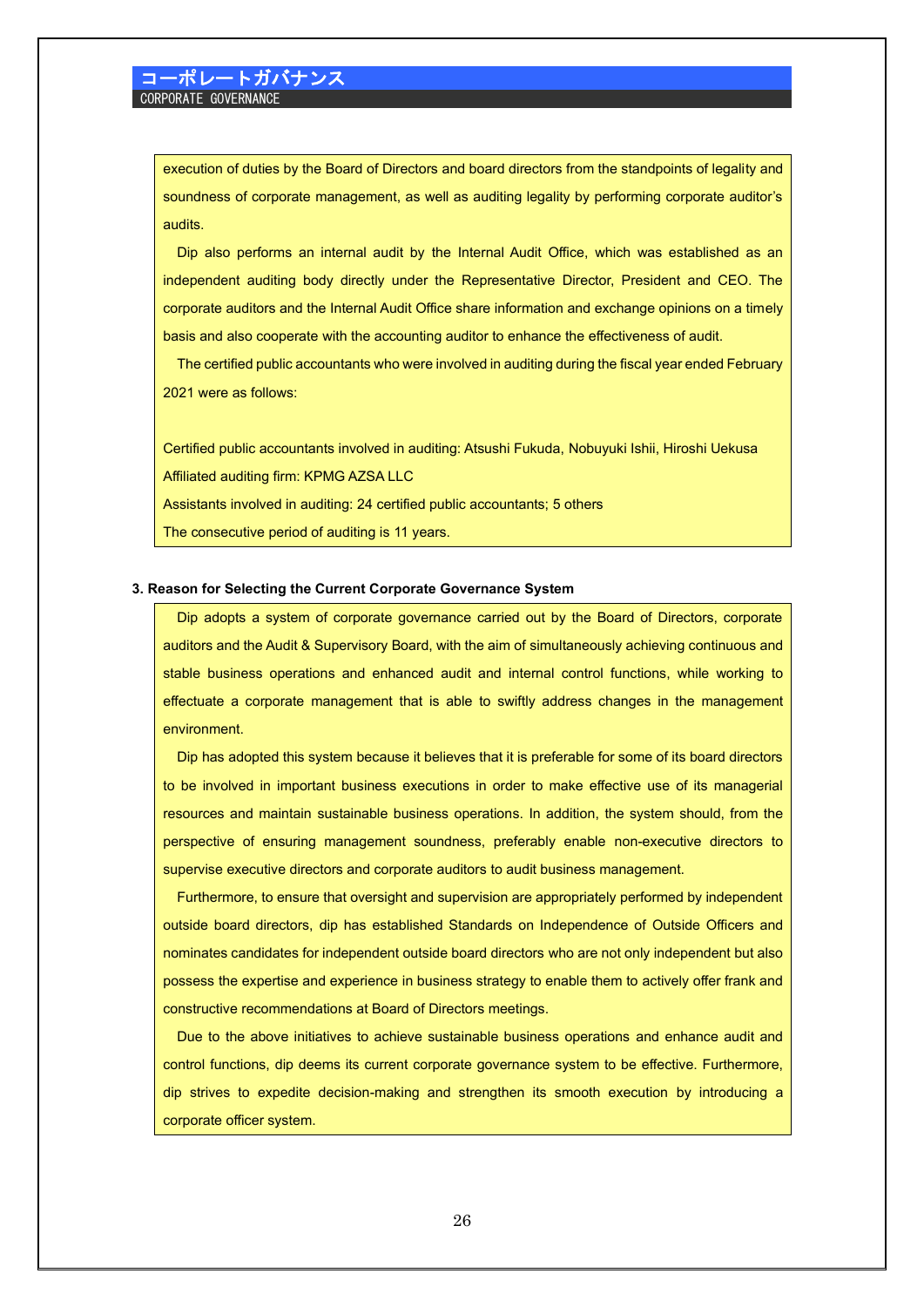### **III. Implementation of Measures for Shareholders and Other Stakeholders**

**1. Measures to Vitalize General Meetings of Shareholders and Facilitate the Exercise of Voting Rights**

|                          | Supplementary information                                                            |
|--------------------------|--------------------------------------------------------------------------------------|
| delivery<br>Early<br>0f  | Dip sends out notices of convocation of its general meeting of shareholders at       |
| notice<br>of             | least 19 days prior to the date of the meeting to ensure that shareholders have      |
| convocation<br><b>of</b> | sufficient time to examine the agendas of the meeting, while simultaneously          |
| general meeting of       | making efforts to guarantee the accuracy of the information. It also discloses       |
| shareholders             | the contents of the notice of convocation on TDnet and the Company's                 |
|                          | corporate website at least 27 days prior to the date of the meeting.                 |
| Setting the date to      | Dip sets the date of its general meetings of shareholders to avoid conflict with     |
| avoid conflict with      | other shareholders' meetings.                                                        |
| other shareholders'      |                                                                                      |
| meetings                 |                                                                                      |
| Exercise of voting       | Dip uses the electronic voting system operated by Mitsubishi UFJ Trust and           |
| rights by electronic     | Banking.                                                                             |
| means                    |                                                                                      |
| Participation<br>in      | Dip participates in electronic voting platforms to facilitate the exercise of voting |
| electronic<br>voting     | rights by institutional investors and overseas investors.                            |
| platforms and other      |                                                                                      |
| initiatives<br>to        |                                                                                      |
| improve                  |                                                                                      |
| institutional            |                                                                                      |
| investors'<br>voting     |                                                                                      |
| environment              |                                                                                      |
| Provision of notice      | Dip discloses a summary convocation notice in English on TDnet and the               |
| convocation<br>of        | Company's corporate website at least 27 days prior to the date of the meeting,       |
| (summary)<br>in          | simultaneously with the Japanese version.                                            |
| English                  |                                                                                      |

### **2. Investor Relations (IR) Activities**

|                    |                                                             | <b>Explanation by</b> |
|--------------------|-------------------------------------------------------------|-----------------------|
|                    | Supplementary information                                   | the representative    |
|                    |                                                             | of dip                |
| Creation<br>and    | Dip has created an IR policy in order to engage in          |                       |
| 0f<br>announcement | constructive dialogue with its shareholders. Details of the |                       |
| disclosure policy  | policy are posted on dip's corporate website.               |                       |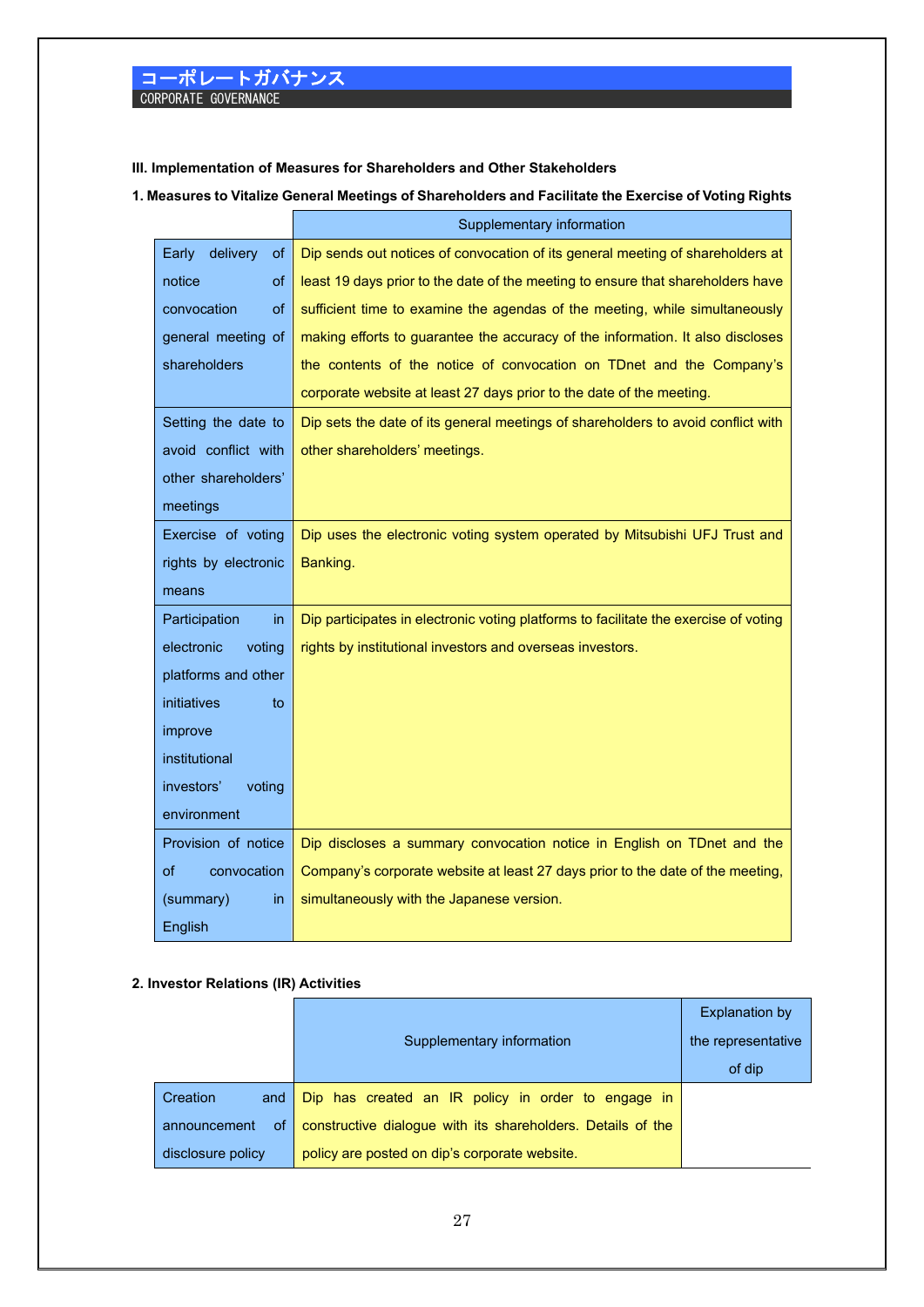|                                | (https://www.dip-net.co.jp/en/ir/attention/disclosure)         |            |
|--------------------------------|----------------------------------------------------------------|------------|
| Holding<br>regular             | Dip holds results presentations for analysts and institutional | <b>Yes</b> |
| meetings<br>for                | investors on a quarterly basis on the day of the results       |            |
| analysts<br>and                | announcement.                                                  |            |
| institutional                  |                                                                |            |
| investors                      |                                                                |            |
| <b>Disclosure</b><br>of<br>IR. | Dip has set up a page dedicated to IR on its corporate         |            |
| materials<br><b>on</b>         | website where the latest and past timely disclosure            |            |
| website                        | materials, such as financial results, and materials related to |            |
|                                | results announcements (presentation materials, fact sheets,    |            |
|                                | etc.) can be found.                                            |            |
|                                | (https://www.dip-net.co.jp/en/ir)                              |            |
|                                | English versions of the timely disclosure materials and        |            |
|                                | materials related to results announcements are also            |            |
|                                | disclosed simultaneously with the Japanese versions.           |            |
|                                | (https://www.dip-net.co.jp/en/ir)                              |            |
| Establishment of IR            | Dip has established the IR Team under the Business             |            |
| department (officer)           | Planning Division, Corporate Management Group as the           |            |
|                                | department in charge of IR.                                    |            |

### **3. Status of Initiatives to Respect the Standpoint of Stakeholders**

|                        | Supplementary information                                                           |
|------------------------|-------------------------------------------------------------------------------------|
| Internal regulations   | Dip's brand statement, "One to One Satisfaction," also serves as a guideline        |
| for respecting the     | for the Company to satisfy all of its stakeholders. Dip declares this brand         |
| standpoint<br>of       | statement on its corporate website, etc.                                            |
| stakeholders           |                                                                                     |
| <b>Promotion</b><br>0f | Based on its corporate philosophy, "Here at dip, we want to tap into dreams,        |
| environmental          | ideas and passion to create a better society," dip has established an               |
| conservation           | environmental policy as a guideline to reduce the environmental impact of its       |
| activities and CSR     | business activities and to fulfill its responsibilities toward the realization of a |
| activities             | sustainable society.                                                                |
|                        | <environmental policy=""></environmental>                                           |
|                        | https://www.dip-net.co.jp/en/esg/environment/E003                                   |

**IV. Matters concerning the Internal Control System**

**1. Basic Concept and Status of the Internal Control System**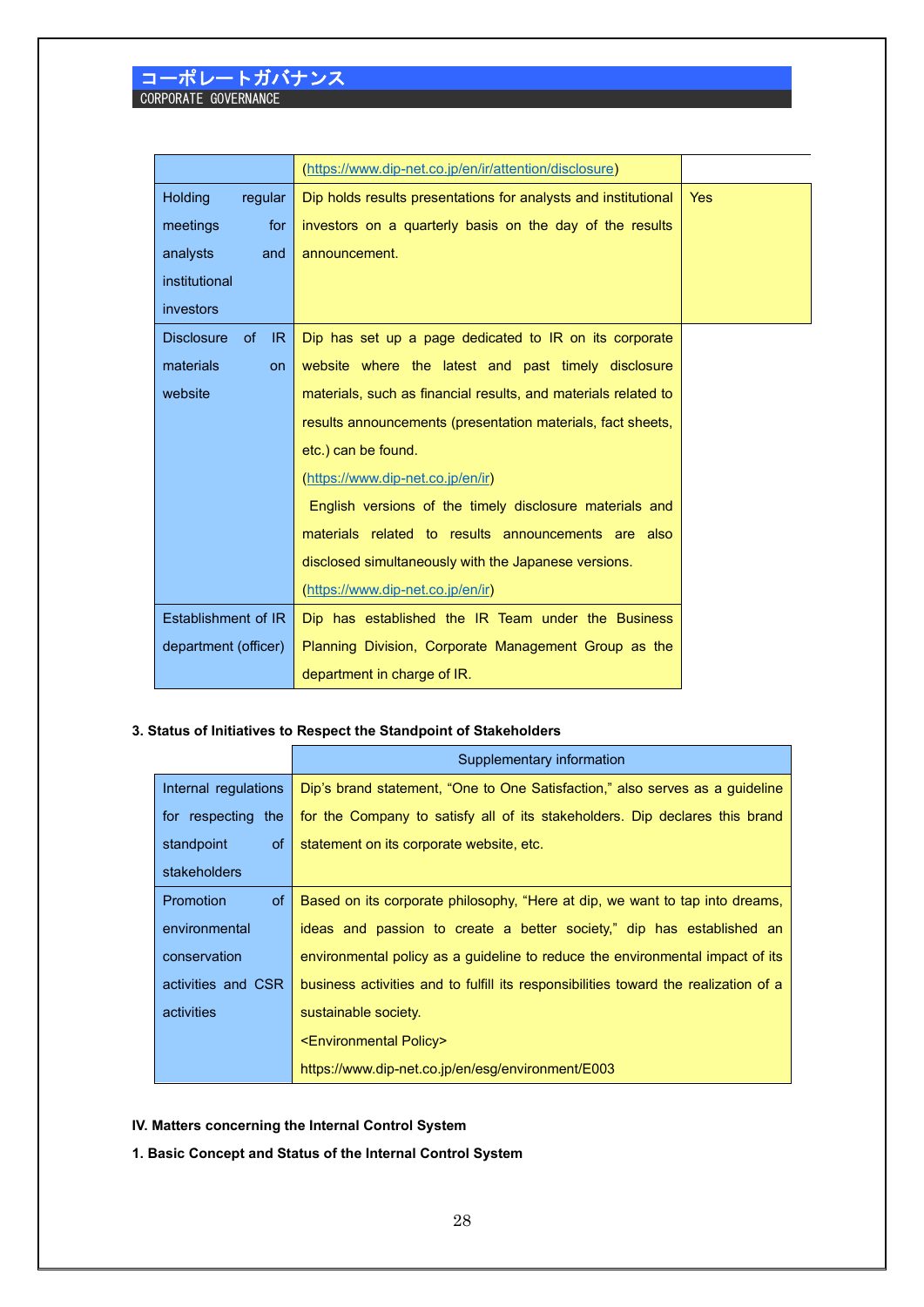1. Ensuring Director and Employee Compliance with Laws, Regulations and Articles of Incorporation (1) Dip has established a Basic Policy on Compliance and takes steps to instill the policy among all board directors and employees to ensure that their execution of duties complies with laws, regulations and the Articles of Incorporation as well as enabling them to execute their duties while respecting social responsibilities and corporate ethics.

(2) Dip includes at least two independent outside board directors in its Board of Directors to strengthen oversight functions concerning the fairness of execution of duties.

(3) The Legal Affairs Office, Corporate Management Group is responsible for compliance and the maintenance and improvement of the compliance system. Specifically, it offers regular training programs as well as creating and distributing manuals to board directors and employees in order to improve knowledge and awareness related to compliance.

(4) Dip has established a reporting channel outside the Company and developed a whistle-blowing system for employees with the aim of detecting violations of laws and the Articles of Incorporation quickly and redressing them.

(5) Dip rejects all relationships with anti-social forces. To ensure this, it designates the Business Support Department, Personnel & General Affairs Group as the responsible section for responding to anti-social forces and establishes rules for responses. It is also prepared to respond resolutely to emergencies by cooperating with specialized external agencies such as the police.

(6) The corporate auditors and the Internal Audit Office work in conjunction with each other to audit the status of the compliance system on a regular basis and report to the Board of Directors.

2. Retention and Management of Information regarding the Execution of Duties by Board Directors Information regarding the execution of duties by board directors shall be appropriately and surely retained and managed over a prescribed period of time and also made searchable and viewable in accordance with the Document Management Rules and other internal rules.

#### 3. Rules and Other Systems for Risk Management

Dip establishes a system for business risk management based on the Corporate Risk Management Rules. In the event of a critical situation in business activities, dip sets up a task force under the CEO's command to make swift and accurate responses as well as a system to minimize loss or damage. Against risks related to the handling of personal information, in particular, dip has set up a department and manager responsible for information management, who carry out trainings of employees and internal audits on a regular basis as well as maintaining and improving the management system based on the Privacy Mark and Information Security Management System (ISMS) certifications dip has already acquired.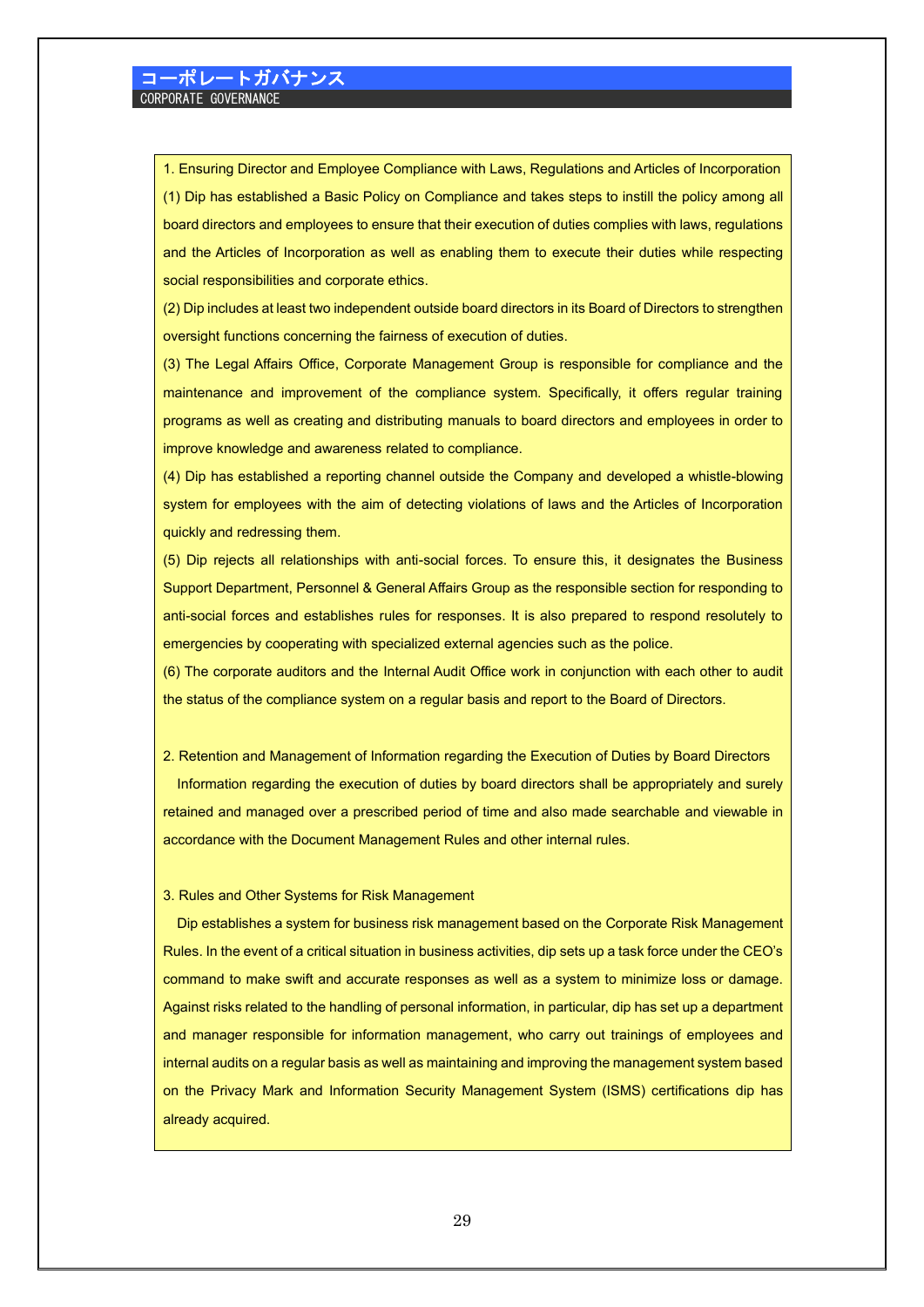4. Ensuring Efficiency in the Execution of Duties by Board Directors

Board of Directors meetings are held on a monthly basis to make important decisions on business execution. Furthermore, the CEO, COO, CBO and heads of groups conduct careful and flexible decision-making according to the decision-making authority stipulated in internal rules. In addition, dip ensures efficient decision-making by the Board of Directors, the CEO, COO, CBO and heads of groups by deliberating matters at Corporate Officer Meetings and councils consisting of division heads to identify managerial issues at an early stage.

Efficient and swift business execution is pursued through the introduction of a corporate officer system and a group system and in accordance with the Organization Regulations and Rules on the Division of Duties and Authority.

5. Ensuring Appropriate Operations of the Corporate Group consisting of the Company and its **Subsidiaries** 

(1) The Group emphasizes the importance of the Basic Policy on Compliance stipulated by dip to all employees in order to establish a compliance system for the entire Group.

(2) Dip dispatches board directors or corporate auditors to subsidiaries, who will oversee and supervise the execution of duties by board directors at the subsidiaries.

(3) The business conditions between Group companies are compared with general business conditions to prevent them from being significantly disadvantageous or arbitrary. Experts are consulted as needed.

(4) The Internal Audit Office conducts internal audits of subsidiaries to ensure the propriety of their overall operations.

(5) Dip and its subsidiaries hold regular meetings to share important information on the Group's overall corporate management. Dip approves or receives reports on important business executions at the subsidiaries in accordance with rules on subsidiary management.

6. Ensuring the Reliability of Financial Reporting

In order to ensure the propriety of the Group's financial reporting, the Group establishes an internal control system for valid and appropriate submission of internal control reports in accordance with the Financial Instruments and Exchange Act. It also continuously evaluates whether the system functions properly and makes amendments as needed.

7. Matters concerning Employees Who Support the Duties of Auditors where Required by Corporate Auditors, the Independence of Such Employees from Directors and Ensuring the Effectiveness of Instructions to Such Employees

Dip assigns personnel to support the execution of duties of the Audit & Supervisory Board or corporate auditors as needed at their request or instruction. In such cases, the impartiality of such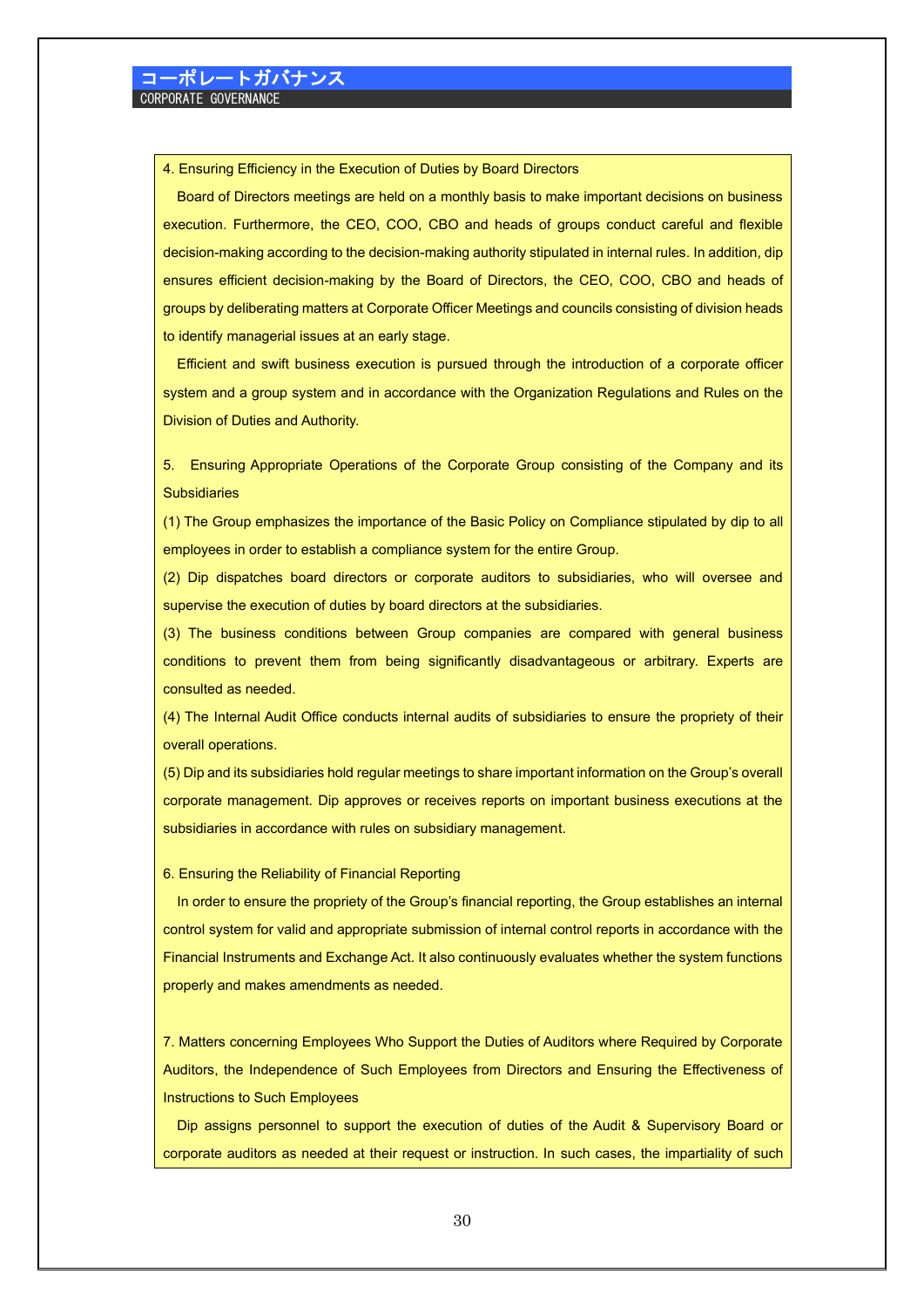personnel will be retained so that they will not be subject to instructions or orders from anyone other than corporate auditors and to ensure the effectiveness of the auditors' instructions. The opinions of the Audit & Supervisory Board are respected when conducting personnel changes or evaluations of such personnel.

8. Systems Designed to Enable Directors and Employees to Report to Corporate Auditors and Other Systems concerning the Reporting to Auditors

All corporate auditors attend Board of Director meetings, in principle. At the Board of Director meetings, matters for deliberation at important councils such as the Corporate Officer Meeting are reported. In the event of an emergence of a fact that causes substantial damage to the Group or a risk thereof, or an occurrence of a situation that significantly discredits the Group, a material defect or problem concerning the system or procedures of internal control, a violation of law or other illegal act, or a material unjust act, the board directors and employees of the Group immediately report to corporate auditors in writing or orally. Furthermore, corporate auditors are allowed to inspect the minutes and proceedings documents of various meetings such as the Corporate Officer Meeting and request reports from the Group's board directors and employees. The Internal Audit Office, which is in charge of the whistleblowing system, reports to corporate auditors on the status of whistleblowing within the Group on a regular basis.

9. Ensuring the Prevention of Unfavorable Treatment of Informants of the Preceding Paragraph Due to Reporting

Dip stipulates in regulations and responds appropriately so that the Group's board directors and employees will not be treated unfavorably due to making a report of the nature described in the preceding paragraph to corporate auditors.

10. Matters concerning Policies on the Handling of Expenses or Debts Resulting from the Execution of Duties by Corporate Auditors, including Procedures for Advance Payment or Indemnification of **Expenses** 

When a corporate auditor requests dip indemnification of expenses resulting from the execution of his/her duties pursuant to Article 388 of the Companies Act, dip responds to such request except in cases where it proves that such request is not necessary for the execution of the duties of such corporate auditor.

- 11. Ensuring Effective Auditing by Corporate Auditors
- (1) Audit & Supervisory Board meetings are held at least once a month.
- (2) In addition to Audit & Supervisory Board meetings, the corporate auditors hold meetings as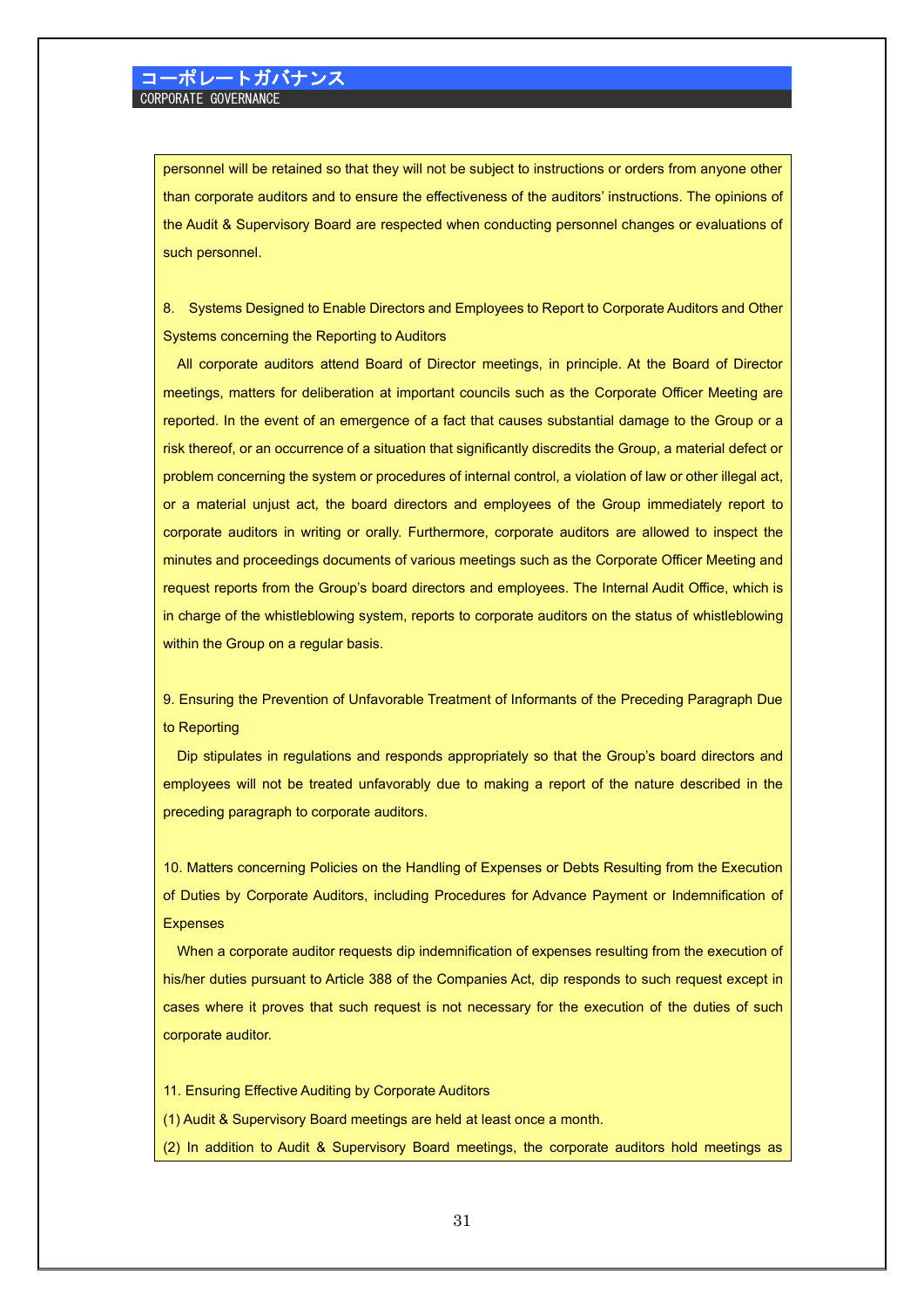### needed.

(3) Corporate auditors meet with the accounting auditor or the Internal Audit and Control Office on a timely basis to exchange opinions and information and request a report from the accounting auditor or the Internal Audit and Control Office as needed.

(4) Corporate auditors receive reports from external experts (lawyers, tax accountants, etc.) on risks facing the Group in meetings with such parties.

# **2. Basic Approach toward the Exclusion of Anti-Social Forces and Establishment of Internal Structures**

1. Basic Approach toward the Exclusion of Anti-Social Forces

Dip rejects all relationships with anti-social forces and groups that pose a threat to social order and security.

2. Establishment of Internal Structures for the Exclusion of Anti-Social Forces

Dip has designated the Business Support Department, Personnel & General Affairs Group to supervise responses to anti-social forces and appointed a person in charge of preventing undue demands. It has established a network for cooperation with specialized external agencies such as the police and lawyers for its daily information gathering and responding to any incidents that occur. Guidelines for addressing undue demands have already been established but will be appropriately revised according to changes in the environment. At the same time, dip has added clauses for the exclusion of anti-social forces in basic transaction agreements to prevent transactions with anti-social forces in its ordinary business and to immediately stop any unforeseen transaction it discovers.

### **V. Others**

―

### **1. Adoption of Anti-Takeover Measures**

Adoption of anti-takeover measures No

Supplementary Information

### **2. Other Matters related to Corporate Governance System, etc.**

<System for Information Disclosure>

1. Basic Approach to Timely Disclosure

Dip defines information on its business, operations and results that has a significant impact on securities investment decisions as "material information" and discloses it on a timely basis in compliance with relevant laws and regulations including the Companies Act and the Financial Instruments and Exchange Act as well as the Timely Disclosure Rules of the Tokyo Stock Exchange. Furthermore, dip goes beyond the Timely Disclosure Rules, etc., and will voluntarily and actively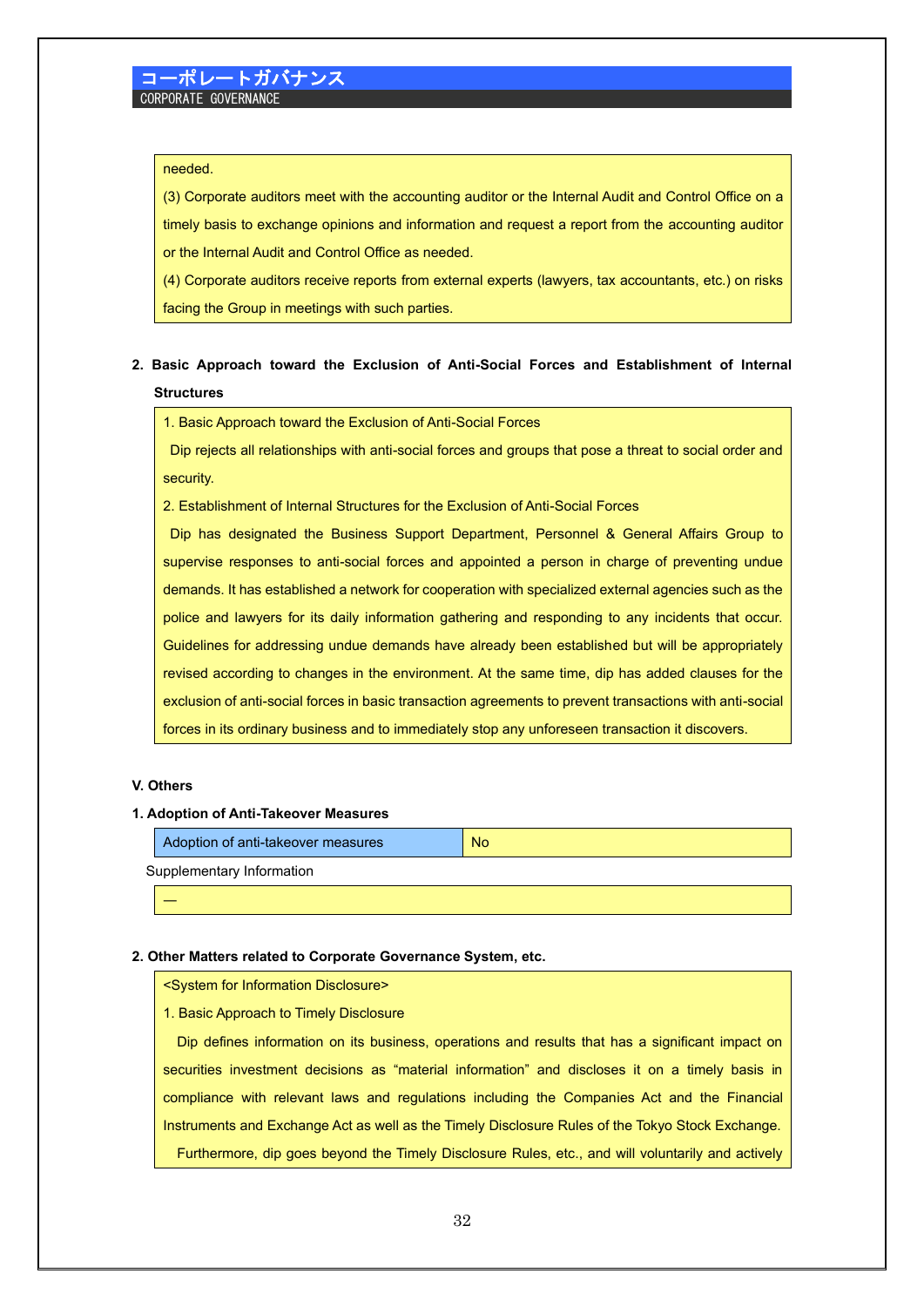disclose information that is deemed to affect stock prices and investment decisions through the Tokyo Stock Exchange (TDnet) and dip's corporate site.

Information disclosed at briefings or individual meetings will be limited to facts disclosed to the public, facts that are in the public domain, facts pertaining to the general business environment and the like. No reference whatsoever will be made to undisclosed "material information".

### 2. System for Timely Disclosure

Whenever a decision is made or an event occurs that may be subject to timely disclosure, the department in charge consults in advance with the IR Team of the Business Planning Division, Corporate Management Group. The IR Team determines whether or not timely disclosure is necessary, and if it is determined that timely disclosure is necessary, prepares the appropriate materials in cooperation with relevant departments such as the Accounting and Finance Division and the Legal Affairs Office before disclosing them following a review by the Information Handling Officer. With regard to results information, the Accounting and Finance Division of the Corporate Management Group will take the initiative in preparing disclosure materials, which will be disclosed

by the IR Team following approval from the Board of Directors and a review by the Information Handling Officer.

### [Flow Chart (Reference Material)]